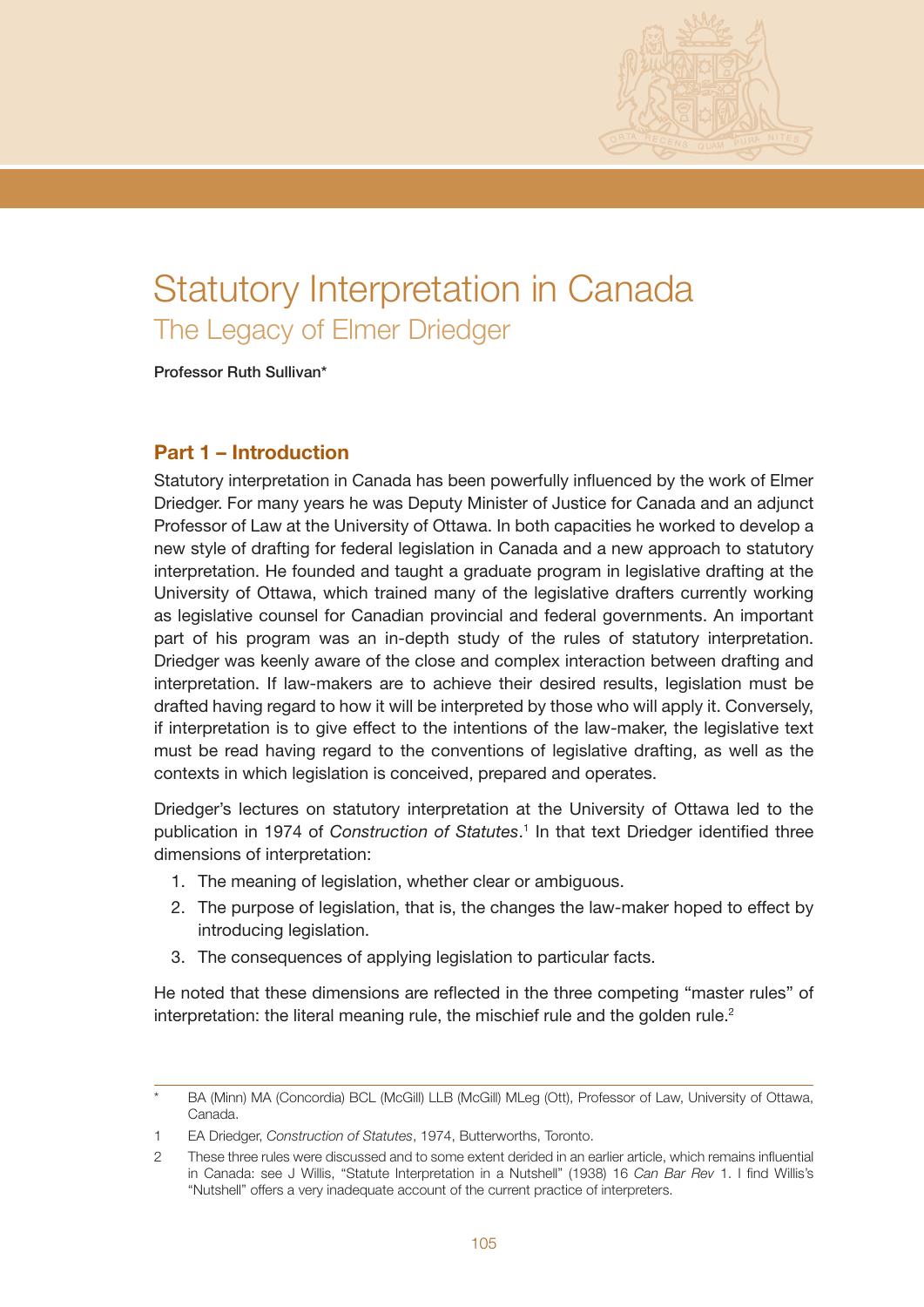#### Of the mischief rule he wrote:

"*Heydon's Case* is an expression of the doctrine of 'equitable construction', which prevailed in the fifteenth and sixteenth centuries. In those days the intent of the statute was more to be regarded and pursued than the precise letter."<sup>3</sup>

#### Of the literal rule he wrote:

"What came to be called the literal rule was a revolt against judicial legislation, and under it, the words of the Act were dominant. Judges refused to go outside the statute; they considered the object or purpose of the Act only 'if any doubt arises from the terms employed by the legislature' … In other words, regard was had only to the words of the Act, and only if the 'words in themselves' were not 'precise and unambiguous' did the judges consider the object [or other extra-textual considerations]. This is what they meant by 'literal construction'".4

Driedger had considerable difficulty with the golden rule. He was alarmed by the possibility that judges might rely on the golden rule to substitute their own subjective views of good policy for those of the law-maker. Of the golden rule he wrote:

"Only when there is an ambiguity, obscurity or inconsistency that cannot be resolved by objective standards is it permissible to resort to subjective standards of reasonableness in order to avoid unreasonable consequences … [I]t is not legitimate to use consequences as an excuse to place an unreasonable construction on words that can have only one reasonable grammatical construction."5

#### Driedger's particular contribution to statutory interpretation in Canada was to integrate these three rules into a single formula which he called "the modern principle":

"Today there is only one principle or approach, namely, the words of the Act are to be read in their entire context and in their grammatical and ordinary sense harmoniously with the scheme of the Act, the object of the Act, and the intention of Parliament."<sup>6</sup>

Since its initial appearance in 1974, this passage has been continually cited and relied on by Canadian courts. In 1998, in *Rizzo v Rizzo Shoes Ltd*, it was formally adopted by the Supreme Court of Canada as stating its preferred approach.<sup>7</sup>

6 ibid, p 87.

<sup>3</sup> EA Driedger, *Construction of Statutes* (2nd ed), 1983, Butterworths, Toronto, p 81.

<sup>4</sup> ibid, pp 82–83.

<sup>5</sup> ibid, p 86.

<sup>7</sup> See *Rizzo v Rizzo Shoes Ltd* (*Re*) [1998] 1 SCR 27. In *Bell Express Vu Ltd Partnership v Rex* [2002] SCC 42 at [26], Iacobucci J wrote: "Driedger's modern approach has been repeatedly cited by this court as the preferred approach to statutory interpretation across a wide range of interpretive settings: see, for example, *Stubart Investments Ltd v The Queen* [1984] 1 SCR 536 at 578 per Estey J; *Québec (Communauté urbaine) v Corp Notre-Dame de Bon-Secours* [1994] 3 SCR 3 at 17; *Rizzo & Rizzo Shoes Ltd (Re)* [1998] 1 SCR 27 at [21]; *R v Gladue* [1999] 1 SCR 688 at [25]; *R v Araujo* [2000] 2 SCR 992, [2000] SCC 65 at [26]; *R v Sharpe* [2001] 1 SCR 45, [2001] SCC 2 at [33] per McLachlin CJ; *Chieu v Canada (Minister of Citizenship and Immigration)* [2002] 1 SCR 84, [2002] SCC 3 at [27]. I note as well that, in the federal legislative context, this court's preferred approach is buttressed by s 12 of the *Interpretation Act* 1985 RS c I–21, which provides that every enactment "is deemed remedial, and shall be given such fair, large and liberal construction and interpretation as best ensures the attainment of its objects".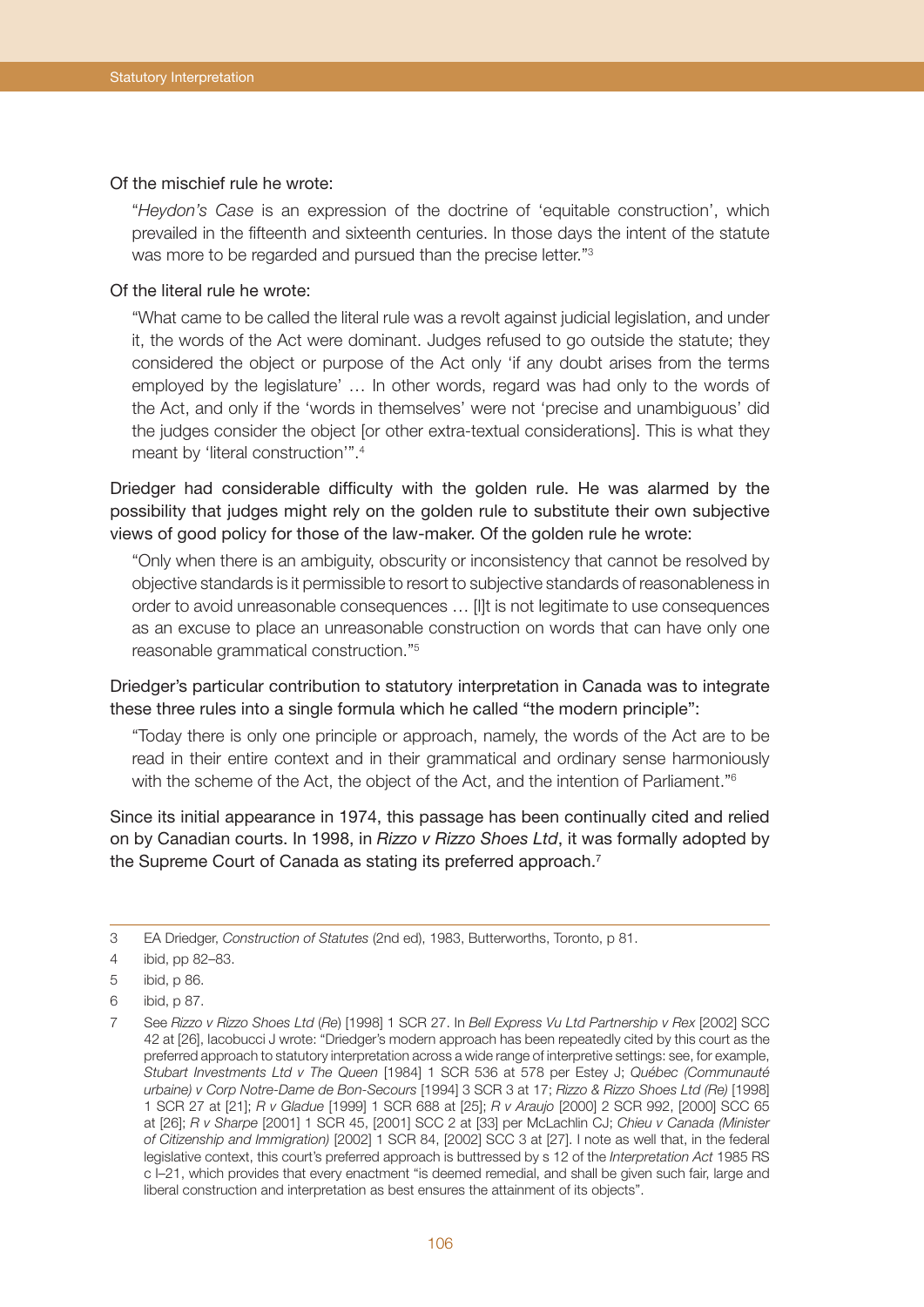Driedger's modern principle is obscure in a number of respects. Presumably, if something is part of the entire context, it is automatically admissible as evidence of legislative intent. But what is to be included in the "entire context"? What is meant by "intention of Parliament" apart from the "object of the Act"? What if the grammatical and ordinary sense of the legislative language is at odds with, rather than in harmony with, the object of the Act or the intention of Parliament? What if the grammatical and ordinary sense of the legislative language leads to absurd consequences? How do the common law norms embodied in the presumptions of legislative intent figure in the modern principle?

Although Driedger addresses these questions in his book, his explanations are rarely referred to. Most often the courts do not even acknowledge the questions, much less address them in a clear and systematic way. The result is somewhat disconcerting. On the surface it appears that Canadian courts have achieved a uniform, comprehensive and principle-based approach to statutory interpretation. In practice, however, there is considerable variation in the courts' approach and considerable confusion about a number of important issues, not least the role that judges may legitimately play in resolving statutory interpretation problems. Some judgments are rooted in textualism, some in intentionalism; some are pragmatic.<sup>8</sup> Although there are real differences among these approaches, each purports to be an application of Driedger's modern principle and, therefore, to be justified.

In Part 2 of this article I briefly explore the beneficial impact that Driedger's modern principle has had on the practice of statutory interpretation in Canada. If it has not caused, it has at least supported a robust and increasingly sophisticated body of interpretive case law. This is one area where the Bench is ahead of the Bar in both knowledge and skill.

Part 3 looks at the shortcomings of the modern principle. The most serious of these, in my view, is its assumption that textual meaning can be harmonised with the purpose and scheme of the legislation, and with legislative intent. In cases that require adjudication, such harmony may be impossible. In fact, one needs a judge to hear and decide most cases precisely because the factors relevant to interpretation provide support for competing interpretations. A second shortcoming is that the modern principle focuses attention on certain types of interpretation issues, namely those involving disputes about the meaning of a text, and ignores others, such as gaps and mistakes or conflicting provisions. This has, on occasion, derailed proper analysis of the issue before the court. My final complaint about the modern principle is that it does not adequately delineate what is included in "the entire context".

<sup>8</sup> To summarise, textualists make the meaning of the text the touchstone of interpretation and reject all extra-textual evidence of the appropriate outcome; intentionalists make legislative intent the touchstone of interpretation and therefore allow extra-textual evidence of legislative intent but reject reliance on judgemade norms; pragmatists believe that in every case judges should rely on text, evidence of legislative intent, and judge-made norms to resolve the statutory interpretation problem. These competing approaches to statutory interpretation are explored in more detail below.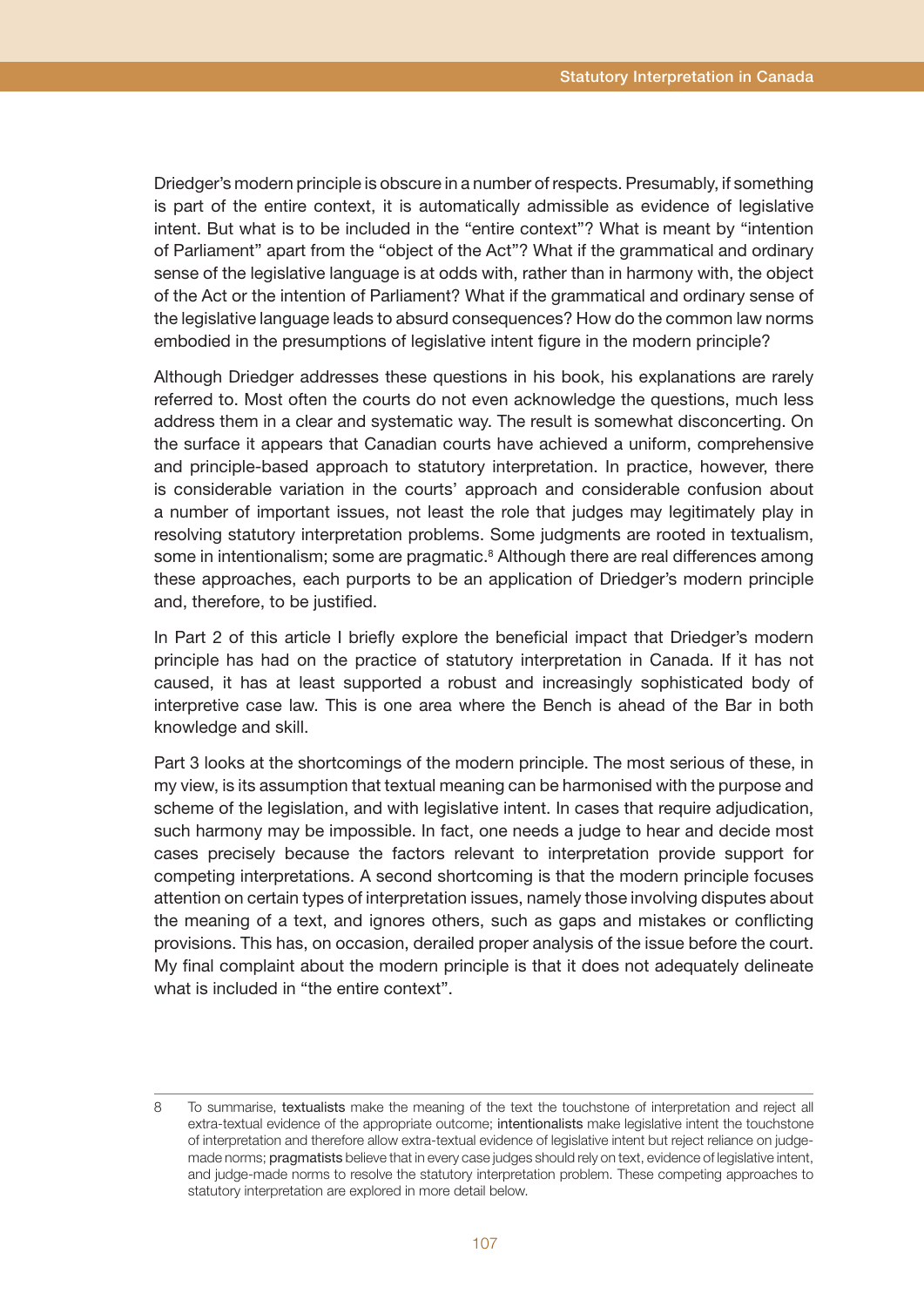# **Part 2 – The beneficial impact of Driedger's modern principle**

# The modern principle parsed

To resolve an interpretation problem, the modern principle requires interpreters to go through five steps.9

- 1. **Determine the ordinary meaning of the contentious provision.** Ordinary meaning is the meaning that spontaneously comes to mind upon reading words in their immediate context. The immediate context consists of an *internal* and *external* element. The *internal element* is the *rest of the sentence in which words appear*. The *external element* is the *entire content of the interpreter's mind*, including knowledge of language, shared knowledge of the world and personal knowledge and experience.
- 2. **Identify the doubtful words or expressions.** Those are words or expressions that might, but do not self-evidently, apply to the facts in question. Most legislative provisions have two parts: a legal fact situation and a legal consequence. The legal fact situation consists of the facts that have to be present and the conditions that have to be met before the legal consequence can operate. To determine whether a provision might apply to an actual fact situation, the first step is to identify the legal fact situation set out in the provision. The second step is to compare the legal situation to the actual situation, word by word, in order to identify possible areas of doubt.

Consider the following text and facts:

*No person shall sleep in a public transportation terminal.*

*Any person who breaches this regulation is guilty of an offence and is liable to [a specified punishment.]*

*Angus is sitting on a bench inside a bus terminal waiting for a bus when he nods off over his newspaper.*

The legal fact situation here requires a person; the person must engage in the act of sleeping; and the sleeping must occur in a transportation terminal. A comparison of the actual fact situation and the legal situation yields the following: Angus is clearly a person; and a bus terminal is clearly a transportation terminal; but it is not clear whether nodding off while reading counts as "sleep" for purposes of the rule. "Sleep" here could refer to any lapsing into an unconscious state of mind; alternatively, it could require a conscious choice to spend a period of time in a supine position in that state of mind. Therefore, the application of "sleep" to these facts is an area of doubt.

3. **Consider the "entire context" of the doubtful words or expression.** This includes (at least) the rest of the Act in which the words occur, related legislation (statutes in pari materia) and the statute book as a whole.

<sup>9</sup> The modern principle has been parsed in various ways. What is set out in the text reflects my own reading of the principle.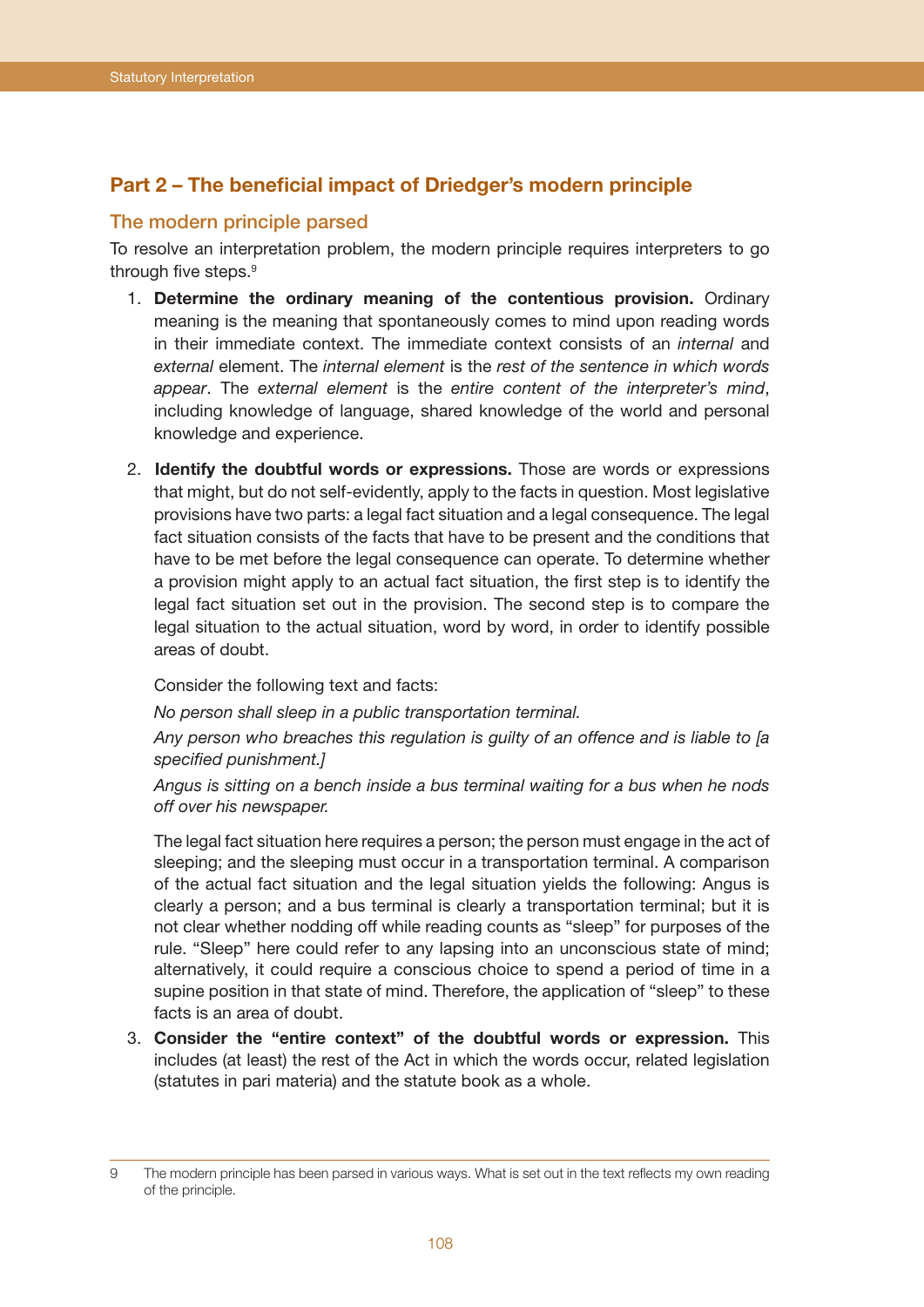- 4. **Consider the objects of the Act and the scheme devised by Parliament to achieve those objects.** Determine how the provision in question fits into the scheme and helps to promote the legislative purpose.
- 5. **Finally, consider the "intention of Parliament".** At first glance, the reference to the "intention of Parliament" in the modern principle appears to be tautologous, and both courts and academic scholars have remarked on this point.<sup>10</sup> But if one takes the trouble to read the whole of Driedger, the reference turns out to be sneaky rather than tautologous.

Here is what Driedger says about this aspect of interpretation:

"It may be convenient to regard 'intention of Parliament' as composed of four elements, namely:

- 1. The expressed intention the intention expressed by the enacted words;
- 2. The implied intention the intention that may legitimately be implied from the enacted words.
- 3. *The presumed intention the intention that the courts will in the absence of an indication to the contrary impute to Parliament*.
- 4. The declared intention the intention that Parliament itself has said may be or must be or must not be imputed to it." (my emphasis)

The striking feature of this description is that it folds the entire body of common law legal norms, including the presumption that the legislature does not intend to produce absurd consequences, into the concept of legislative intent. Given that these aids to interpretation are relied on in the absence of evidence of actual intent, this characterisation is, at the least, surprising.

## Repudiating textualism

In my view the most important thing about Driedger's modern principle is that it is inconsistent with textualism, the approach to statutory interpretation based on the plain meaning rule. Under the plain meaning rule, if the meaning of a legislative text seems, upon first reading, to be clear or "plain", the court must give effect to that plain meaning despite compelling evidence that the legislature intended something different or that adopting the plain meaning would violate important legal norms or otherwise lead to absurdity. A court may look to factors other than textual meaning only if the text to be applied is ambiguous. Under Driedger's modern principle, ambiguity is not a prerequisite. Even if the text on initial reading seems plain, the interpreting court must nonetheless consider the entire context, including the purpose and scheme, and the intention of the legislature.

<sup>10</sup> See, for example, S Beaulac and PA Côté, "Driedger's 'Modern Principle' at the Supreme Court of Canada: Interpretation, Justification, Legitimation" (2006) 40 *Thémis* 131 at 164. In *R v Jarvis* [2002] 3 SCR 757 at [77], the Supreme Court of Canada reformulated the modern principle so as to drop the reference to legislative intent as an element with which the ordinary and grammatical meaning must be harmonised.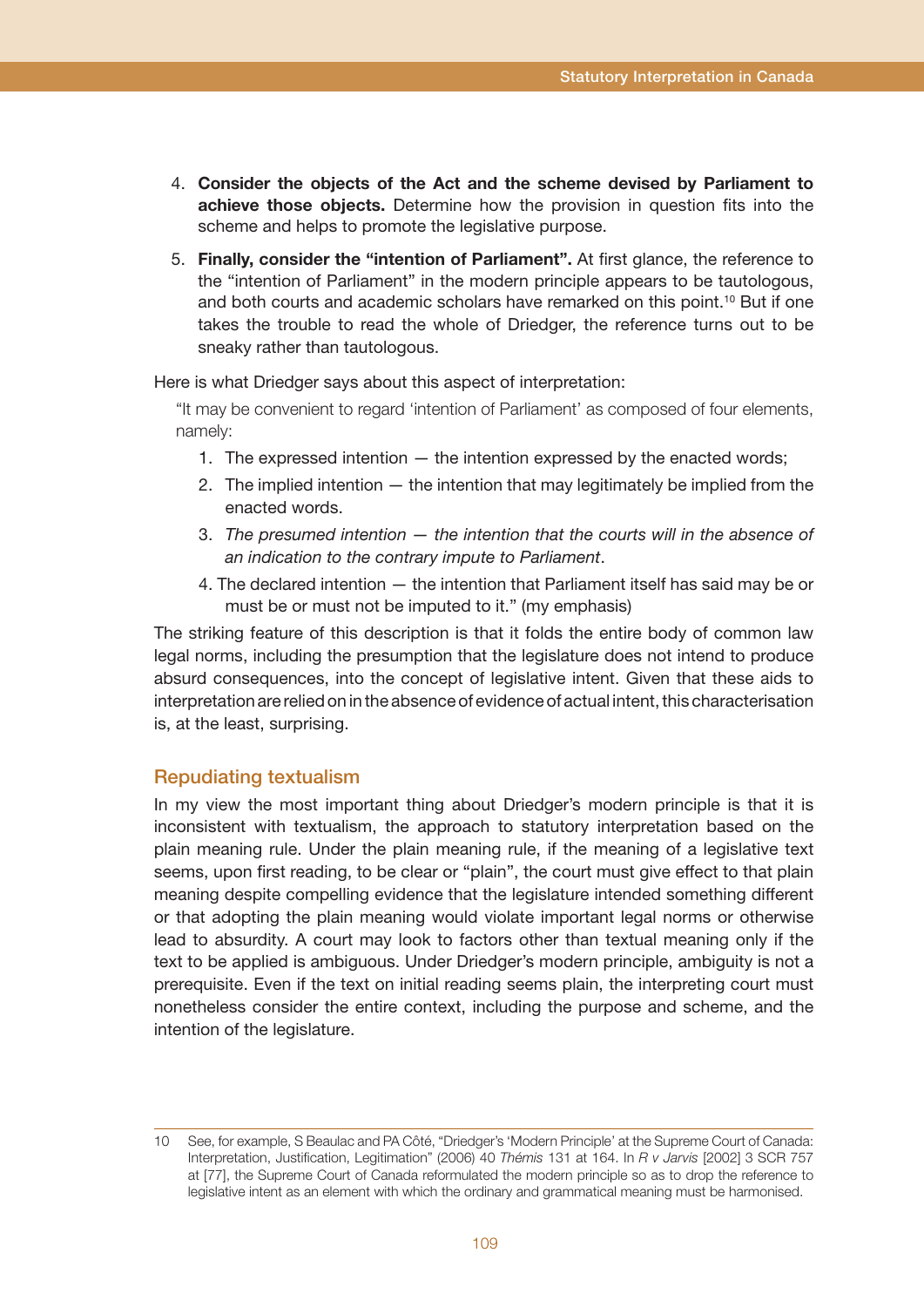Textualism claims that the *only* legitimate source of legislative intent is the ordinary meaning of the words found in the text. One can understand the appeal of this position. In principle, ordinary meaning is the meaning that is presupposed by the drafters, the meaning intended to be enacted by the legislature and the meaning that will be understood by those who must administer and comply with the statute. It is the single golden thread that ties legislative process to legislative enactment to the application and enforcement of legislation in particular cases. It is therefore the only truly legitimate source of interpretation. Only if this golden thread is broken may interpreters resort to default strategies, such as extra-textual evidence of legislative intent.

Textualism's claim is based on two assumptions, one about language and one about the proper role of the courts in a democracy. First, textualists assume that the ordinary meaning of words and word combinations constitute a fixed code, shared by everyone in a language community. This code enables authors to embody mental abstractions such as directives in a text and enables readers to extract the intended message simply by decoding the text. Modern linguists have acknowledged that, in practice, this model of communication bears little, if any, relation to reality.11 The construction of meaning from a text is a complex, multi-faceted process. It involves assumptions about the origin of the text, the genre in which it is written, its author, its intended audience, its purpose, the cultural tradition in which it has operated and operates, and more.<sup>12</sup> By insisting that interpreters consult the entire context and achieve harmony between ordinary meaning, scheme, object and legislative intent, Driedger's modern principle indirectly acknowledges the real complexity of interpretation and, to that extent, repudiates the textualist assumption.

Secondly, textualists assume that the judicial role in interpreting a text is properly limited to discerning and declaring the intention of the legislature. If that intention is not selfevident from simply reading the text, then resort may be had to other plausible evidence. But resort must not be had to judicial notions of reasonableness, fairness or good policy unless all else seriously fails. Driedger's modern principle is inconsistent with this second textualist assumption as well. In so far as legislative intention is understood to include presumed intent, or alternatively, in so far as the entire context of a legislative provision is understood to include the common law tradition as part of the legal context, judicial notions of reasonableness, fairness and good policy are relevant factors in every interpretation endeavour. They are not to be dismissed as inferior considerations, relevant only when other factors fail to resolve the interpretation issue. Rather they are to be taken into account at the outset in the initial effort to determine the meaning of the text and whether it is ambiguous.

Another, related implication of the modern principle is that statutory interpretation involves *work* and outcomes require *justification*. Interpreters are not entitled to simply

<sup>11</sup> For a discussion of relevant authorities, see R Sullivan, "Statutory Interpretation in the Supreme Court of Canada" (1998–1999) 30 *Ottawa Law Review* 1–45.

<sup>12</sup> For an analysis of these factors in the context of legislation, see F Bowers, *Linguistic Aspects of Legislative Expression*, 1989, University of British Columbia Press, Vancouver, pp 15–81.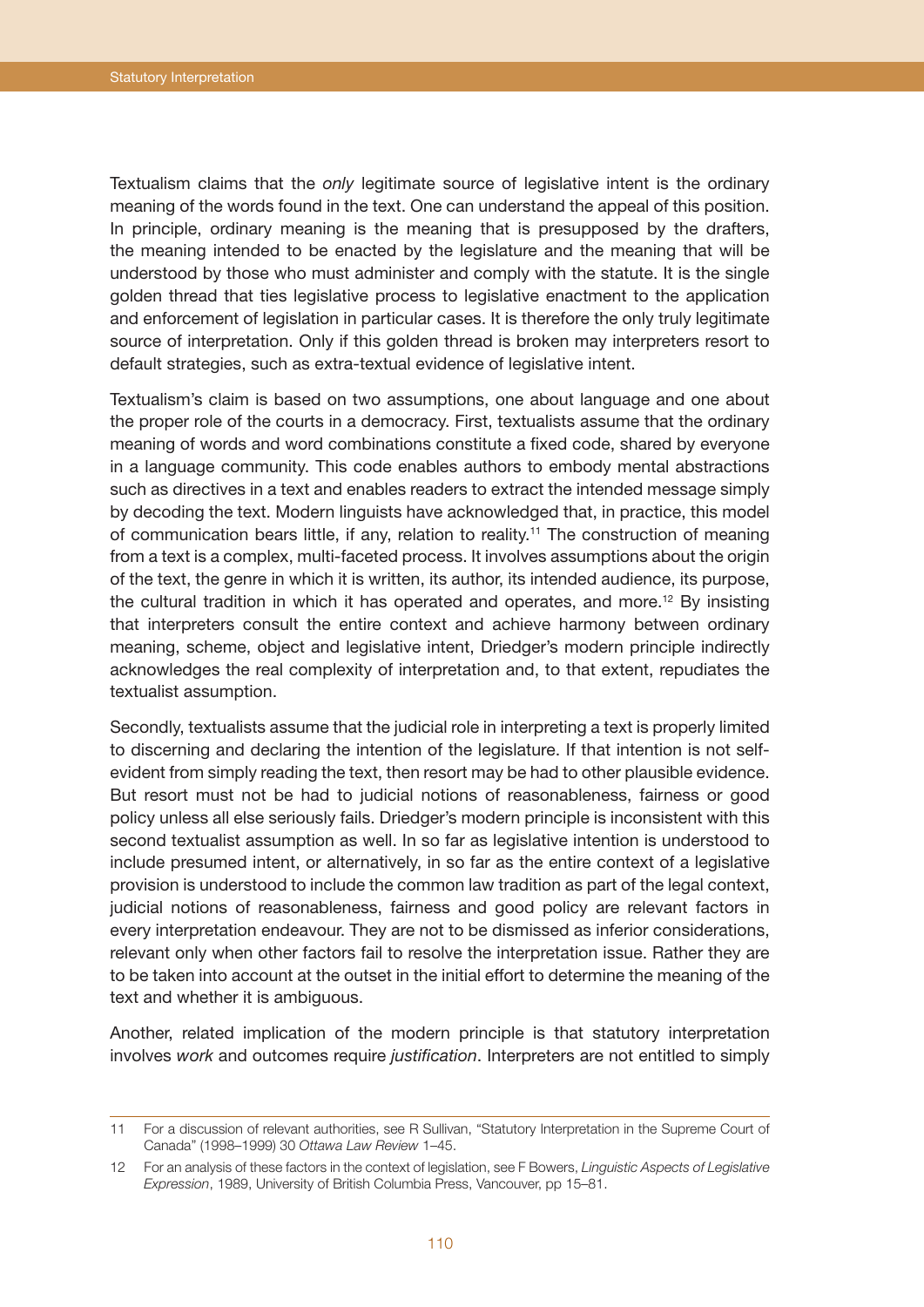read the text and declare that their personal linguistic intuition is what the legislature intended. Personal intuition must be tested against a range of considerations, which may or may not support the initial impression. The conclusion, often based on balancing competing considerations, must be justified by an account of the work the interpreter has done. The themes of work and justification are examined in more detail below.

# **Part 3 – Some shortcomings**

#### Not every interpretation problem is about the meaning of legislative text

Driedger's modern principle offers a blueprint for determining the legal meaning of a legislative provision. But there is more to statutory interpretation than disputes about the meaning of the text. Sometimes the meaning is clear, but there is a gap in the legislative scheme and the question is whether the court can do anything about it. Sometimes there is overlap between a clear provision and the common law, and the issue is whether both apply. Many disputes are about the circumstances in which a court should update a statute or decline to apply a legislative rule even though its meaning appears to be clear. In short, determining the meaning of words in a legislative text is an important task of interpreters, a necessary first task, but it is only part of the work of interpretation.

*Table 1* indicates the range of problems that arise in statutory interpretation and how they are addressed.

| Type of problem                  | Type of argument to resolve problem                                                                                          |
|----------------------------------|------------------------------------------------------------------------------------------------------------------------------|
| Ambiguous text                   | Disputed meaning                                                                                                             |
| Evolving context                 | Static versus dynamic interpretation                                                                                         |
| Over-inclusive text              | Non-application (This includes arguments<br>about territorial and temporal application<br>and immunities.)                   |
| Under-inclusive text             | Incorrigible gap in legislative scheme, or fill<br>by necessary implication, or supplement<br>with common law rule or remedy |
| Contradictory or incoherent text | Corrigible mistake                                                                                                           |
| Overlapping provisions           | (No conflict): Overlap versus exhaustive code<br>(Conflict): Paramountcy rule <sup>13</sup>                                  |

#### **Table 1 – Statutory interpretation problems and approaches to their resolution**

In a **disputed meaning argument**, the interpreter claims that, properly interpreted, the provision in question has a particular preferred meaning. He or she must establish that

<sup>13</sup> This account of the several types of argument available to interpreters, and the claims associated with each, is based on R Sullivan, "Statutory Interpretation in a Nutshell" (2003) 82 *Can Bar Rev* 51 at 64–65.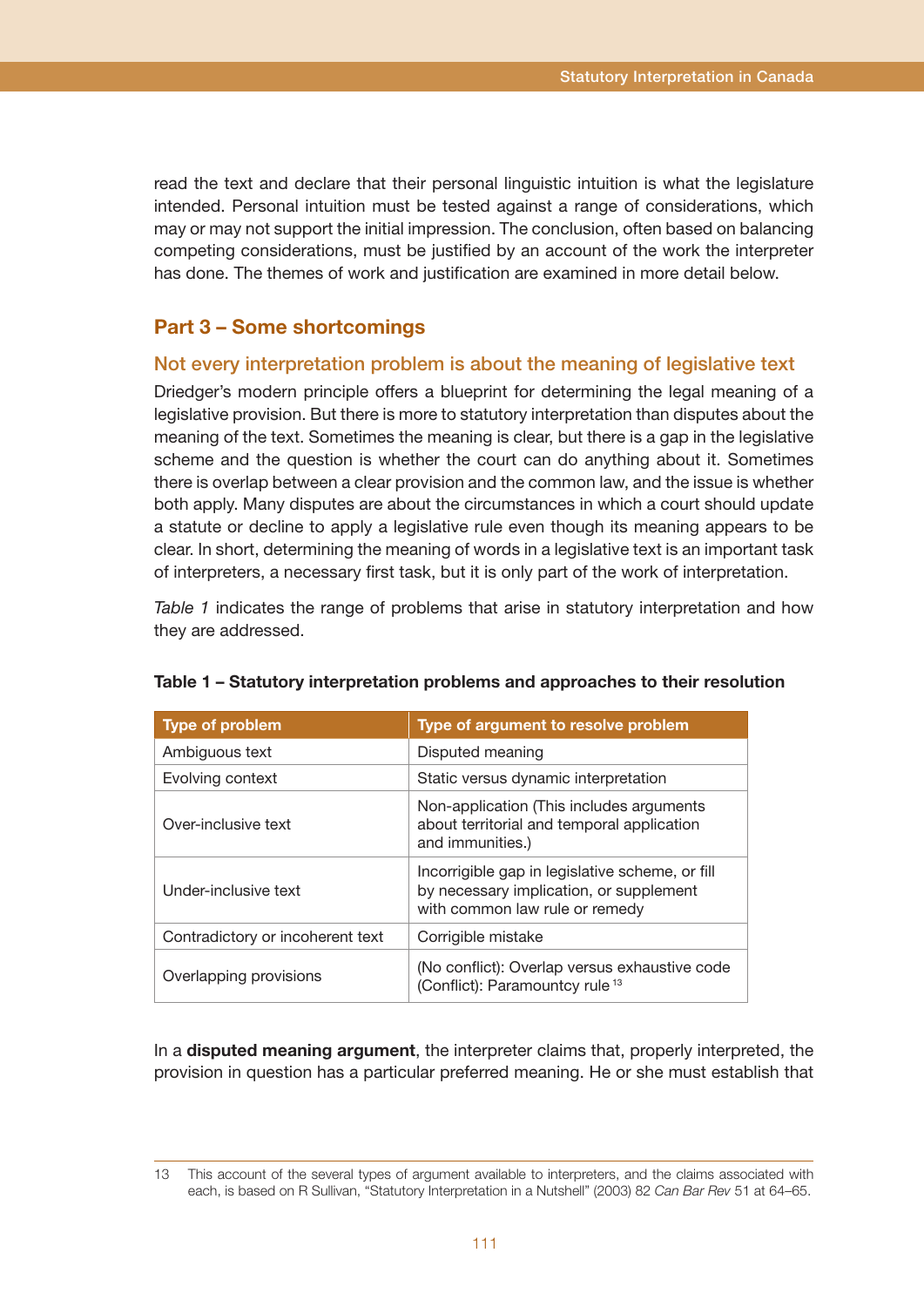this interpretation is the ordinary meaning, an intended technical meaning, or at least a plausible meaning. If the legislation is bilingual, the interpreter must address both language versions.

For instance, in *Perrier Group of Canada Inc v Canada,*14 the court had to decide whether the carbonated water sold under the Perrier label was a "beverage" within the meaning of the *Excise Tax Act*. Perrier Group argued that "beverage" meant a manufactured drink, produced by mixing ingredients, and therefore excluded naturally carbonated water. The Minister of Revenue argued that "beverage" meant any liquid fit for human consumption and, therefore, included water. The court preferred the Minister's understanding of the term.

In a **static versus dynamic interpretation argument**, the interpreter claims that the text should be interpreted as it would have been when the text was first enacted (static interpretation) or interpreted in light of current understanding of language and social conditions (dynamic interpretation).

For instance, in *Harvard College v Canada (Commissioner of Patents*),15 the issue was whether the so-called oncomouse was an "invention" within the definition of the *Patent Act*, which included "any new and useful art, process, machine, manufacture or composition of matter". Even though a genetically-altered mouse could be thought of as a "composition of matter", the majority held that Parliament had not contemplated the patenting of higher life forms when it drafted the definition of "invention". Such a "radical departure from the traditional patent regime" could not be effected through interpretation but required legislative intervention.

In a **non-application argument**, the interpreter identifies a reason not to apply a provision to the facts even though, given its ordinary meaning, it would otherwise apply. A provision may be "read down" in this way for any number of reasons: to promote legislative purpose; avoid absurdity; or comply with presumed intent, including, in particular, the presumptions against retroactive application and interference with vested rights.

For example, in *Re Vabalis*,<sup>16</sup> a married woman applied to change her name from Vabalis to Vabals under Ontario's *Change of Name Act* 1980. Section 4(1) of the Act provided as follows:

"A married person applying for a change of surname shall also apply for a change of the surnames of his or her spouse and all unmarried minor children of the husband or of the marriage."

Since Ms Vabalis had not adopted her husband's name when she married, applying this provision to her would have required her husband, whose surname was different, to

<sup>14</sup> [1996] 1 FC 586 (CA).

<sup>15</sup> [2004] 4 SCR 45.

<sup>16</sup> (1983) 2 DLR (4th) 382 (Ont CA).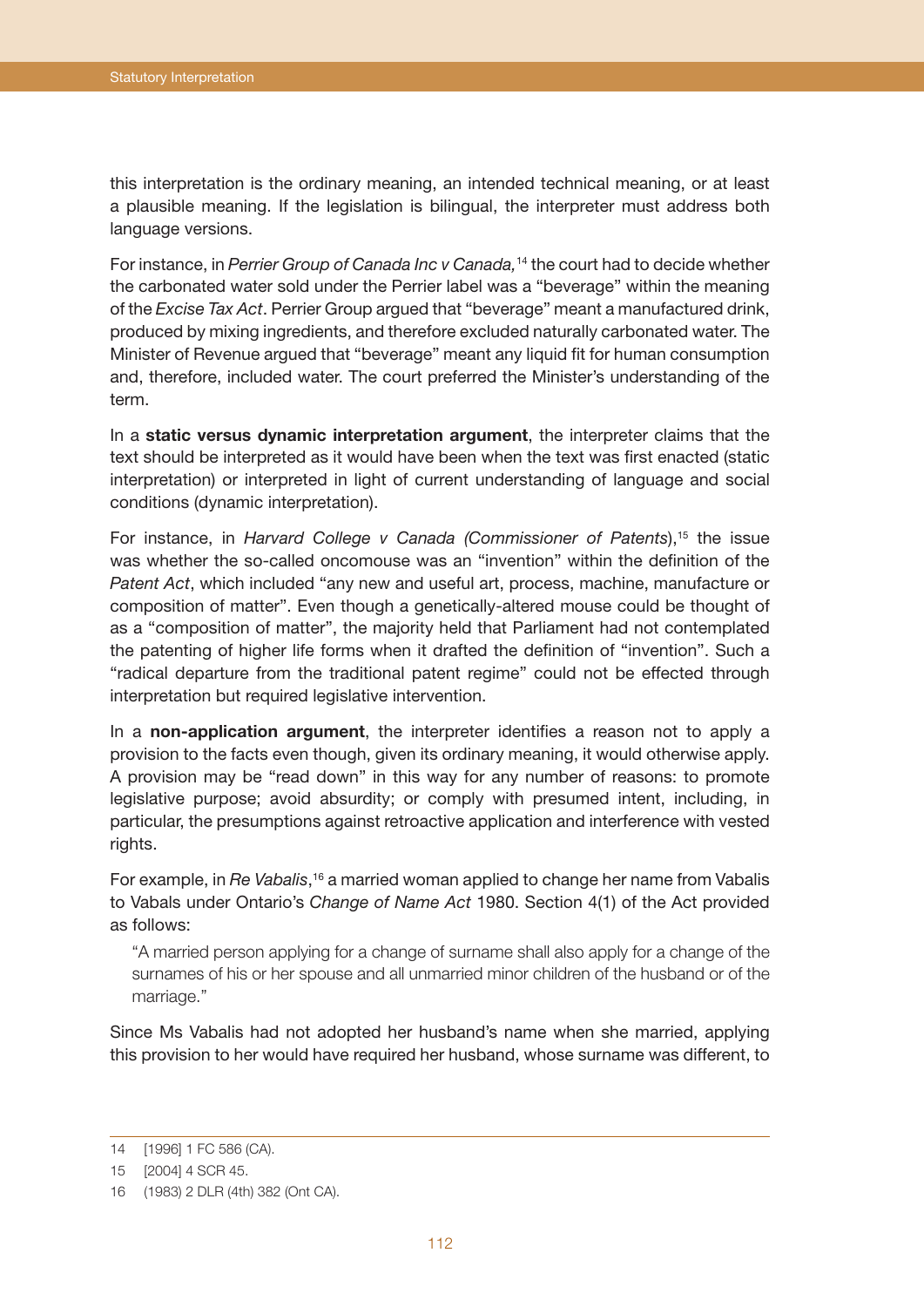change his name to Vabals. The court held that this requirement was absurd and should be limited to married applicants who have the same surname as the spouse. In effect, the court narrowed the scope of the provision by reading in words of qualification:

"A married person applying for a change of surname *who has the same surname as his or her spouse* shall also apply for a change of the surname of the spouse."

In an **incorrigible gap argument**, the interpreter claims that the legislation, as drafted, cannot apply to the facts even though, given its purpose, it probably should apply. Whether this omission is deliberate or inadvertent, the court has no jurisdiction to fill a gap in a legislative scheme or otherwise enlarge the scope of legislation.

Thus, in *Beattie v National Frontier Insurance Co*, 17 an insured claimed no fault accident benefits under Ontario's statutory scheme. Under the regulations, a claimant who was driving the vehicle at the time of the accident was ineligible for certain benefits if:

- the claimant knew the vehicle was uninsured;
- the claimant did not have a valid driver's licence; or
- the claimant was operating the vehicle without the owner's consent.

In addition, s 30(4) of the relevant Act provided that, if the claimant "was engaged in … an act for which [he or she] is charged with a criminal offence", the insurer was obliged to hold in trust any amounts payable under the scheme:

"until the charge is finally disposed of, at which time the amounts:

- (c) shall be returned to the insurer, if the [claimant] is found guilty of the offence …; or
- (d) shall be paid to the [claimant], if … not found guilty…"

Beattie was found guilty of impaired driving. He conceded that, under s 30(4)(c), the benefits paid into trust pending his conviction had to be returned to the insurer. However, he claimed post-conviction benefits on the grounds that there was nothing in the legislation that prevented him from receiving those benefits.

The court reluctantly agreed. Although it was clear that the law-maker had intended to deny benefits to a person in Beattie's position, there was a gap in the legislative scheme. Section 30(4) dealt exclusively with benefits payable before disposition of the charge, but there was nothing in the Act or regulations denying a claimant access to benefits once he or she was convicted of an offence.

In a **necessary implication argument**, the interpreter claims that a person or body has the authority to do something that is not expressly mentioned in the legislation, but is necessary if the person or body is to carry out the functions that are expressly assigned.

In *Bell Canada v CRTC*,<sup>18</sup> for example, the court held that the Canadian Radio-Television and Telecommunications Commission had the power to retroactively revise its interim orders even though such a power was not expressly conferred. The court noted that

<sup>17</sup> (2003) 68 OR (3d) 60 (CA).

<sup>18</sup> [1989] 1 SCR 1722.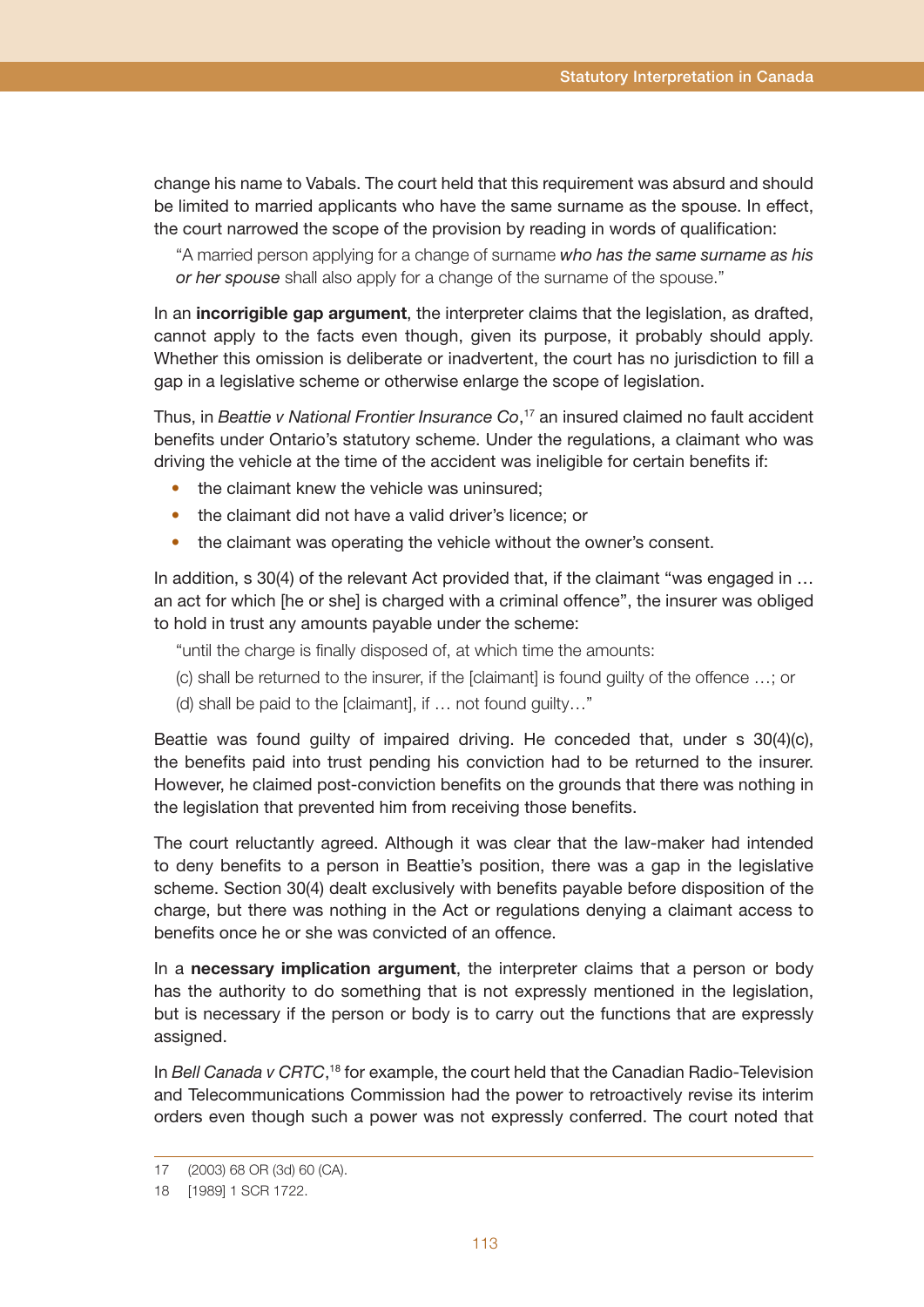the powers conferred on the Commission were given to ensure that telephone rates and tariffs are, at all times, just and reasonable. From this it followed that "the power to make appropriate orders for the purpose of remedying interim rates which are not just and reasonable is a necessary adjunct to the power to make interim orders."19

In a **supplementation argument**, the interpreter concedes that the legislation as drafted does not apply but claims that the common law does apply so as to supplement the under-inclusive legislation. Supplementation arguments are generally successful when the court relies on its *parens patrie* jurisdiction or its inherent jurisdiction to control its own process.

For example, in *Beson v Director of Child Welfare for Newfoundland*, 20 the court acknowledged that, although the province's *Adoption of Children Act* created various appeals to the Adoption Appeal Board, it did not provide for an appeal in the circumstances of the case. Wilson J wrote:

"If the Besons had indeed no right of appeal under the statute … there is a gap in the legislative scheme which the Newfoundland courts could have filled by an exercise of their *parens patriae* jurisdiction."

In a **corrigible mistake argument**, the interpreter claims that the provision in question contains a drafting mistake, which must be corrected before determining whether the provision applies to the facts. He or she must establish what the legislature clearly intended and what the text would have said had it been properly drafted. This problem arises quite often in interpreting bilingual legislation when the two versions say different things.

In *Morishita v Richmond (Township*) 21 the court had to interpret a provision in a municipal by-law that referred to s 4 of the same by-law. Since the reference to s 4 was incoherent, while the reference to s 5 made good sense, the court concluded that the law-maker had intended to refer to s 5 and it interpreted the by-law accordingly.

In the absence of conflict, if two or more provisions apply to the same facts, each is to be applied as written. Although not articulated as such, the courts work with a **presumption of overlap**. Any law, whether common law or legislation, which could apply is presumed to apply in the absence of evidence to the contrary.

In an **exhaustive code argument**, the interpreter concedes that the overlap between legislative provisions or between legislation and the common law does not create a conflict, but claims that a particular Act or provision was meant to apply exhaustively, to the exclusion of other law, whether statutory or common law.

Thus, in *Gendron v Supply & Services Union of PSAC*, 22 the issue was whether a union member could bring an action against the union for breaching the common law duty of

<sup>19</sup> [1989] 1 SCR 1722 at 36.

<sup>20</sup> [1982] 2 SCR 716.

<sup>21</sup> (1990) 67 DLR (4th) (BCCA).

<sup>22</sup> [1990] 1 SCR 1298.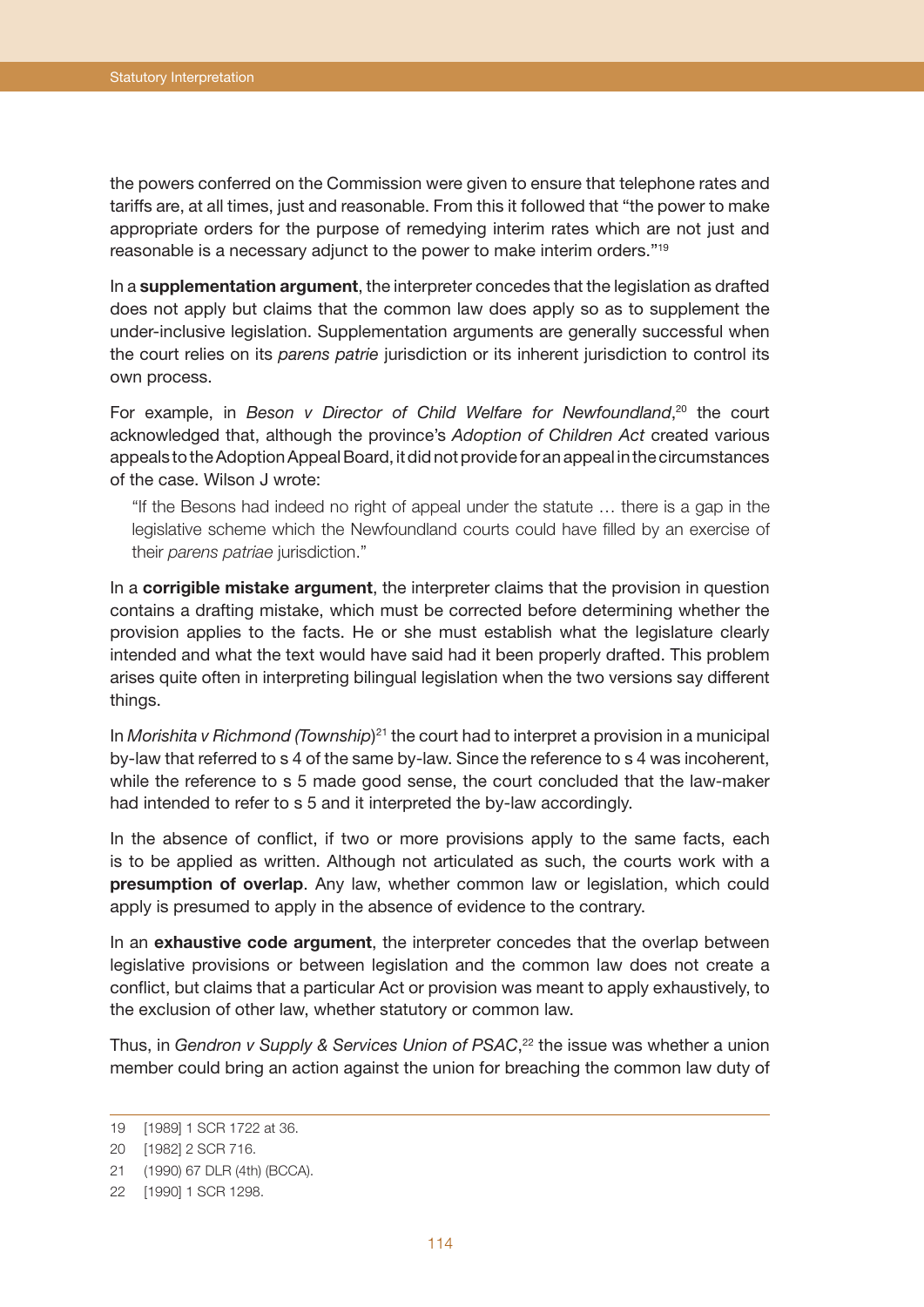fair representation. The court ruled that the duties owed by unions to union members were set out in the *Canada Labour Code* and, on this issue at least, the statute was meant to be an exhaustive code, displacing recourse to the common law.

In a **paramountcy argument**, the interpreter claims that there is a conflict between two provisions or between a provision and the common law, and that one takes precedence over the other on the basis of some principled reason; for example, legislation prevails over the common law or the specific prevails over the general.

In *Insurance Corporation of British Columbia v Heerspink*, 23 Heerspink challenged the statutory right of an insurance company to terminate an insurance contract upon giving 15 days notice without establishing any cause. British Columbia's *Human Rights Code* provided that persons could not be denied a "service … customarily available to the public … unless a reasonable cause exists for such denial …". Reconciling this apparent conflict, Lamer J (as he then was) wrote (at 178):

"When the subject matter of a law is said to be the comprehensive statement of the 'human rights' of the people living in the jurisdiction, then there is no doubt in my mind that the people of that jurisdiction have, through their legislature, clearly indicated that they consider that law and the values it endeavours to buttress and protect are, save their constitutional laws, more important than all others. Therefore, short of that legislature speaking to the contrary in express and unequivocal language in the Code or in some other enactment, it is intended that the Code supersede all other laws when conflict arises."

Obviously the types of argument surveyed above are not mutually exclusive. The problems that arise in applying legislation to a given set of facts can often be framed in more than one way. How a problem is framed can often affect the outcome of a case.

## The role of context in statutory interpretation

Driedger's modern principle says that "the words of an Act are to be read in their entire context". Later in his book he explains what context consists of $24$  but his explanation is usually ignored. This issue turns out to be important in the practice of statutory interpretation in Canada. Everyone agrees, following Driedger, that interpreters must not pronounce on the meaning of a legislative text until the ordinary meaning has been

<sup>23</sup> [1982] 2 SCR145.

<sup>24</sup> Driedger, op cit n 3, pp 107–108: "Context, then, can be classified as follows. There is Internal Context and External Context. Internal Context is everything contained within the four corners of the Act, and in turn may be divided into Literary Content and Non-Literary Context. The Literary Context consists of the Verbal Context, ie, the grammatical structure, and the Substantive Context, ie the law enacted by the Act. The Non-Literary Context includes what is contained within the Act, but is not part of the actual text of the law, as, for example, the long title, headings, preambles. External Context is the setting of the Act and will here be considered under the headings Social, Legal, Language and Intellectual Contexts." Driedger regards the legal context as a category of the External Context. He writes at p 158: "The general body of the law — statutes and judicial decisions — are included in external context. Law outside the statute under consideration may not be relevant; *but it may always be looked at* and if it is relevant it may have a bearing on the construction of the statute" (my emphasis). Interestingly, Driedger includes legislative evolution as part of the external context. By "legislative evolution" he means the successive versions of a legislative provision, including both re-enactment and amendment, from its initial enactment to the version in force when the relevant facts occurred.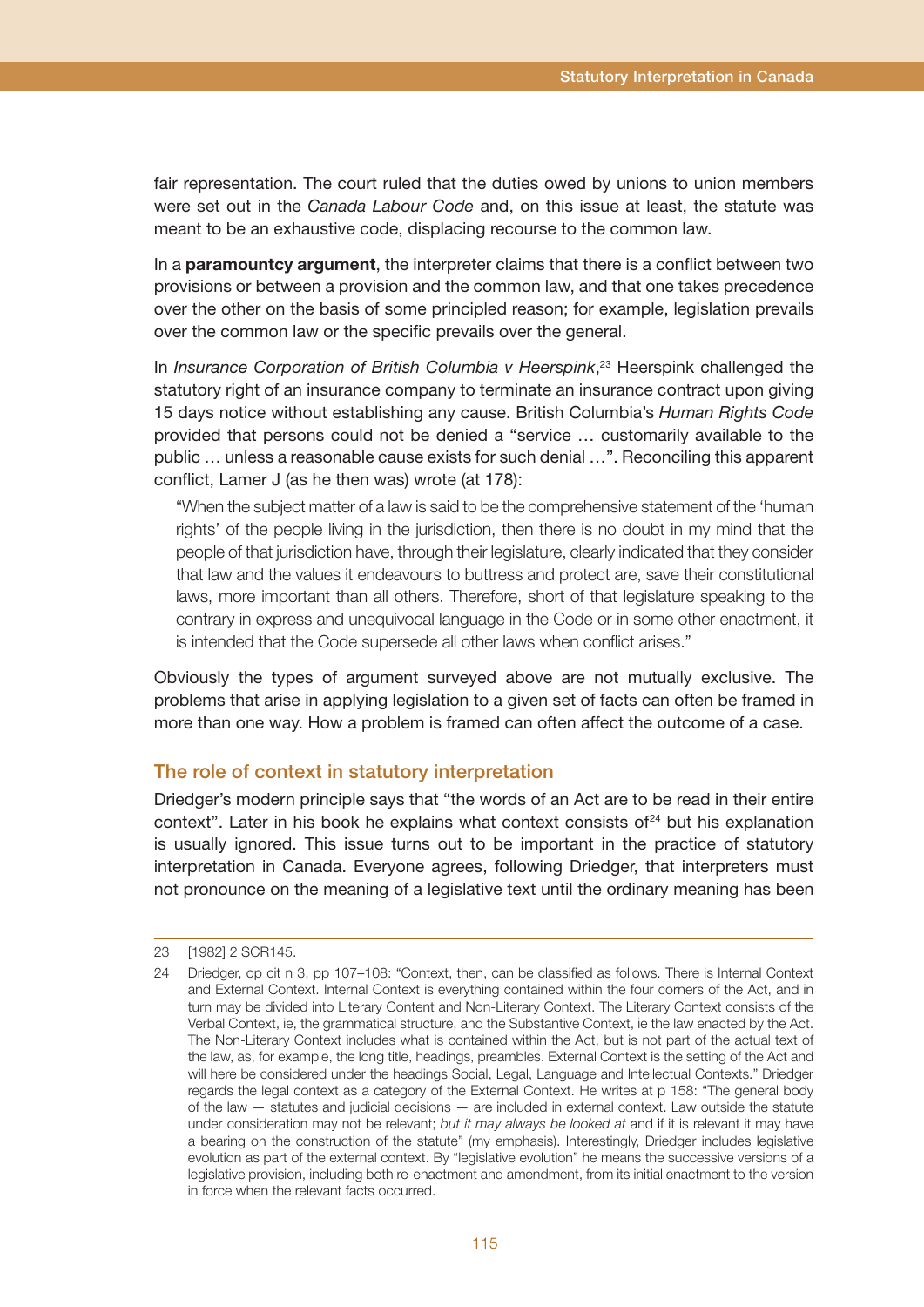tested against the entire context, and that interpreters must not pronounce the text to be plain or ambiguous until the examination of context is complete. On such an approach the definition of context is crucial. The narrower the definition, the more that is potentially excluded from consideration if, after taking into account the context, the meaning is said to be clear and the plain meaning rule is invoked.

#### **Literary context**

Most interpreters would agree that legislative provisions must be read:

- 1 in the context of the Act as a whole (or the regulations and Act together);
- 2. in the context of statutes *in pari material* (related or interacting legislation); and
- 3. in the context of "the statute book" (the entire body of legislation in force within a jurisdiction).<sup>25</sup>

These contexts are both literary and legal. An Act is a distinct literary genre, like a sonnet or a play. Like poets and playwrights, legislative drafters are constrained by a number of conventions, which interpreters rely on in determining the intended meaning of the text. The first and most fundamental convention of legislative drafting is ordinary language use. Drafters choose their words and arrange them in sentences using the same lexicon and grammar, and relying on the same knowledge, as the public that is governed by the legislation. In legislation like the *Criminal Code*, this is the general public, the "average person" on the street.26 In legislation aimed at a specialised audience — manufacturers of aircraft, for example — this is a limited segment of the public with specialised knowledge and a technical vocabulary. In either case, the idea is to use language that conforms to the standards of usage of competent speakers within the audience addressed.

This fundamental idea underlies a number of interpretation rules, including the ordinary meaning rule, the technical meaning rule and the plausible meaning rule:

• **Ordinary meaning rule:** the meaning that spontaneously comes to the mind of a competent reader upon reading the legislative text is *presumed* to be the meaning intended by Parliament. This meaning governs unless the evidence suggests some other meaning was intended.<sup>27</sup>

<sup>25</sup> Strictly speaking, the statute book includes enacted legislation that has not yet come into force.

<sup>26</sup> In fact, of course, the average person or the general public is a convenient fiction. The audience to which legislation is addressed, particularly legislation like the *Criminal Code*, is diverse in terms of culture, gender, race, and the like. These differences undermine traditional assumptions about "common" meaning and "common" sense.

<sup>27</sup> Notice the difference between the *presumption* in favour of ordinary meaning and the plain meaning *rule*. The former is rebuttable; the latter is not. The former can accommodate the reality that language is more or less clear, and that the degree of clarity can shift as the context is narrowed or enlarged; the latter forces the interpreter to declare a text to be clear or ambiguous in some arbitrarily chosen context. When the plain meaning rule was first articulated in the *Sussex Peerage Case*, the only permissible context was the "internal" context (the words of the Act, excluding titles, preambles and the like). In some applications of the plain meaning rule in Canada, to determine whether the meaning is clear the courts have looked at the provision to be interpreted in isolation from everything else. In other applications, the courts have looked at the Act as a whole, including scheme and purpose, but excluding legal context and presumed intent — all in the name of Driedger's modern principle.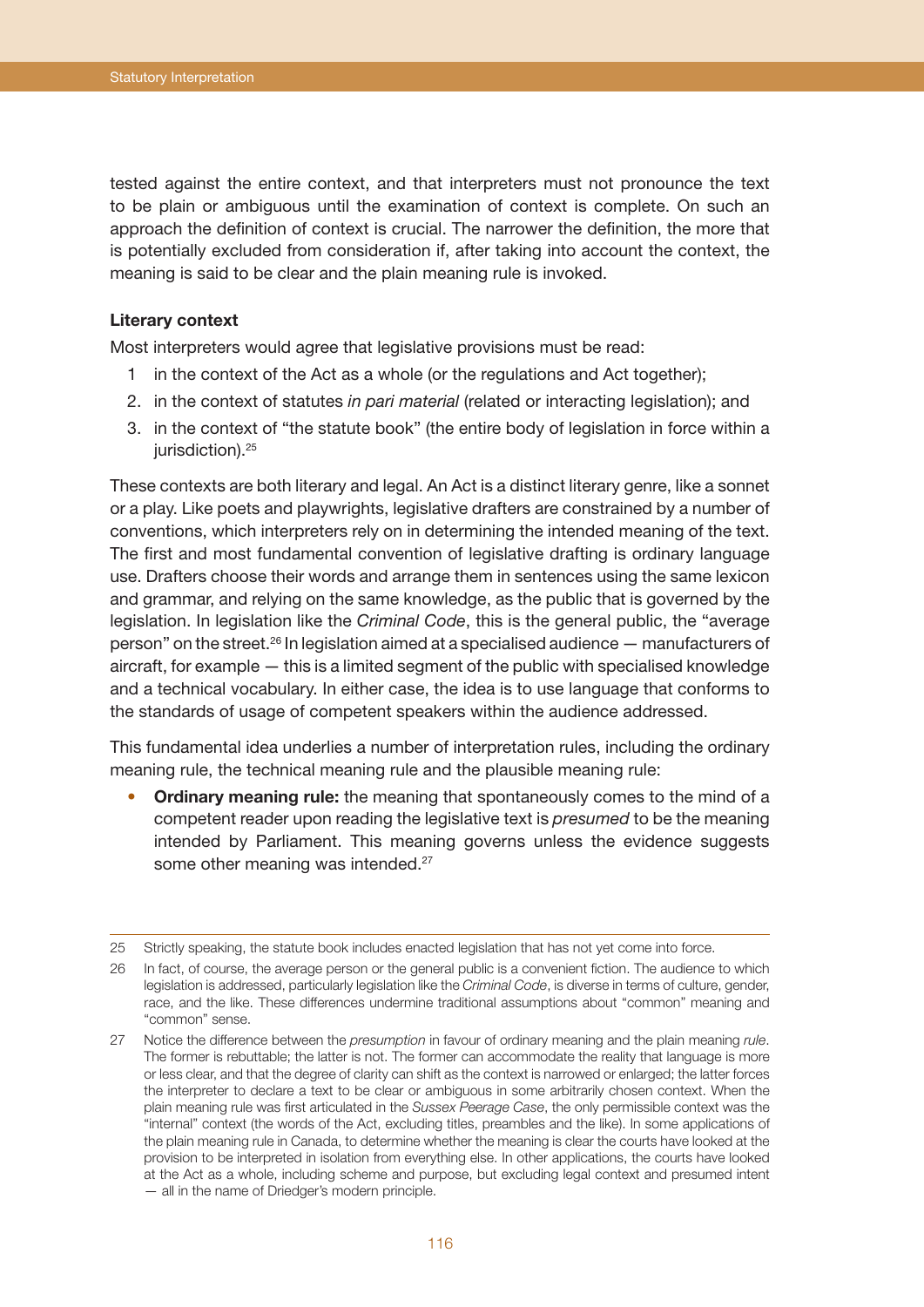- **Technical meaning rule:** when legislation deals with a specialised subject and uses language that people governed by the legislation would understand in a specialised way, that specialised understanding is preferred over ordinary usage.
- **Plausible meaning rule:** if the ordinary meaning is rejected to give effect to the actual or presumed intentions of the legislature, the meaning adopted must be one the words are capable of bearing.

While drafters observe the conventions of ordinary language use, they also rely on conventions that reflect the special status and function of legislation. For example, they write in a formal and impersonal style and avoid figurative or decorative language. They choose language with unusual care and use it consistently, without stylistic variation. They say things in a straightforward fashion, using as few words as possible. They avoid repetition and redundancy. These conventions form the basis for the following presumptions relied on in analysing legislative text:

- **Straightforward expression:** The legislature chooses the clearest, simplest and most direct way of stating its meaning; it says what it means and means what it says.
- **Uniform expression:** The legislature uses the same words and techniques to express the same meaning, and different words and techniques to express different meanings.
- **No tautology ("the legislature does not legislate in vain"):** There are no superfluous words in legislation; every feature of the text has a meaningful role in the legislative scheme.
- **Internal coherence:** All the provisions of a legislative text fit together logically and work together coherently to achieve the purposes of the legislature.

These presumptions are in turn the basis of several standard interpretation rules, including:

- **Implied exclusion (expressio unius est exclusio alterius):** If something is not mentioned in circumstances where one would expect it to be mentioned, it is impliedly excluded.
- **Associated words (noscitur a sociis):** The meaning of a word is affected by the other words to which it is linked in a sentence
- **Limited class (ejusdem generis):** When general language follows a series of more specific terms, the class of things referred to by the general language may be read down to refer to a narrower class of things to which the specific terms all belong.
- **Counterfactual implication:** If the legislature had meant x, it would have said y, as it does elsewhere in the statute book. Since it did not say y, it must have meant something different.

#### **Legal context**

Driedger points out that the statute book is also a legal context. Insight into the policies and goals that legislation is designed to implement and into the means chosen to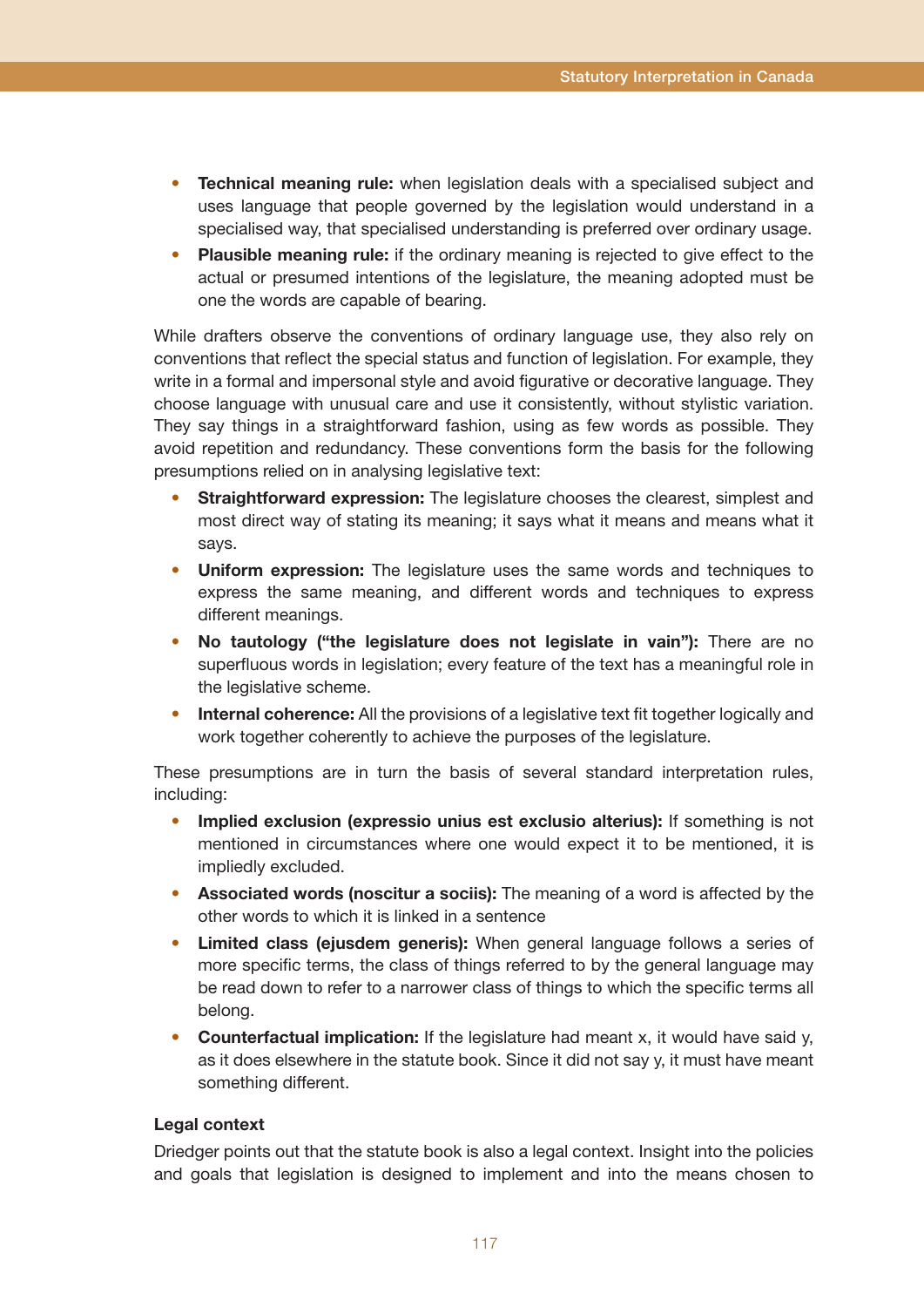achieve the desired outcomes can be derived from examining the Act, related statutes and the statute book.

Driedger does not discuss the other legal contexts in which legislation is drafted and operates, namely entrenched constitutional law, common law and international law. He prefers to treat these aspects of legal content as presumptions of legislative intent. There are many such presumptions relied on by Canadian courts:

- Strict construction of penal legislation.
- Strict construction of legislation that interferes with individual rights.
- Strict construction of exceptions to the general law.
- Liberal construction of human rights codes.
- Liberal construction of remedial legislation.
- Liberal construction of social welfare legislation.
- Liberal construction of legislation relating to Aboriginal peoples.
- Presumed compliance with constitutional law and Charter values.<sup>28</sup>
- Presumed compliance with the rule of law.
- Presumed compliance with international law.
- Presumed continuation of common law.
- Presumed non-interference with common law rights.
- Presumption that the legislature does not intend to exacerbate female poverty.
- Presumption against the extra-territorial application of legislation.
- Presumption against the retroactive application of legislation.
- Presumption against the retrospective application of legislation.
- Presumption against interference with vested rights.
- Presumption against applying legislation to the Crown and its agents.

It is also presumed that the legislature does not intend its legislation to produce absurd consequences. The following are well recognised forms of absurdity that the legislature is presumed to avoid:

- Irrational distinctions (treating like things differently or different things the same).
- Irrational, contradictory or anomalous effects.
- Defeating the purpose of the legislation.
- Undermining the efficient application of legislation.
- Violating norms of justice or fairness.

One of the issues that the modern principle leaves unresolved is whether these presumptions of legislative intent are applicable in the absence of ambiguity. On a textualist approach, the answer clearly is no. The court must rely on legislative text alone to resolve an interpretation problem and, *only if that approach fails to resolve the problem* is it then permissible to look at presumptions of legislative intent. On a

<sup>28</sup> Charter values refers to the values embodied in the rights and freedoms protected by the *Canadian Charter of Rights and Freedoms*, Part 1 of the *Canadian Act* 1982, being Sch B to the *Canadian Act* 1982 (UK), c 11.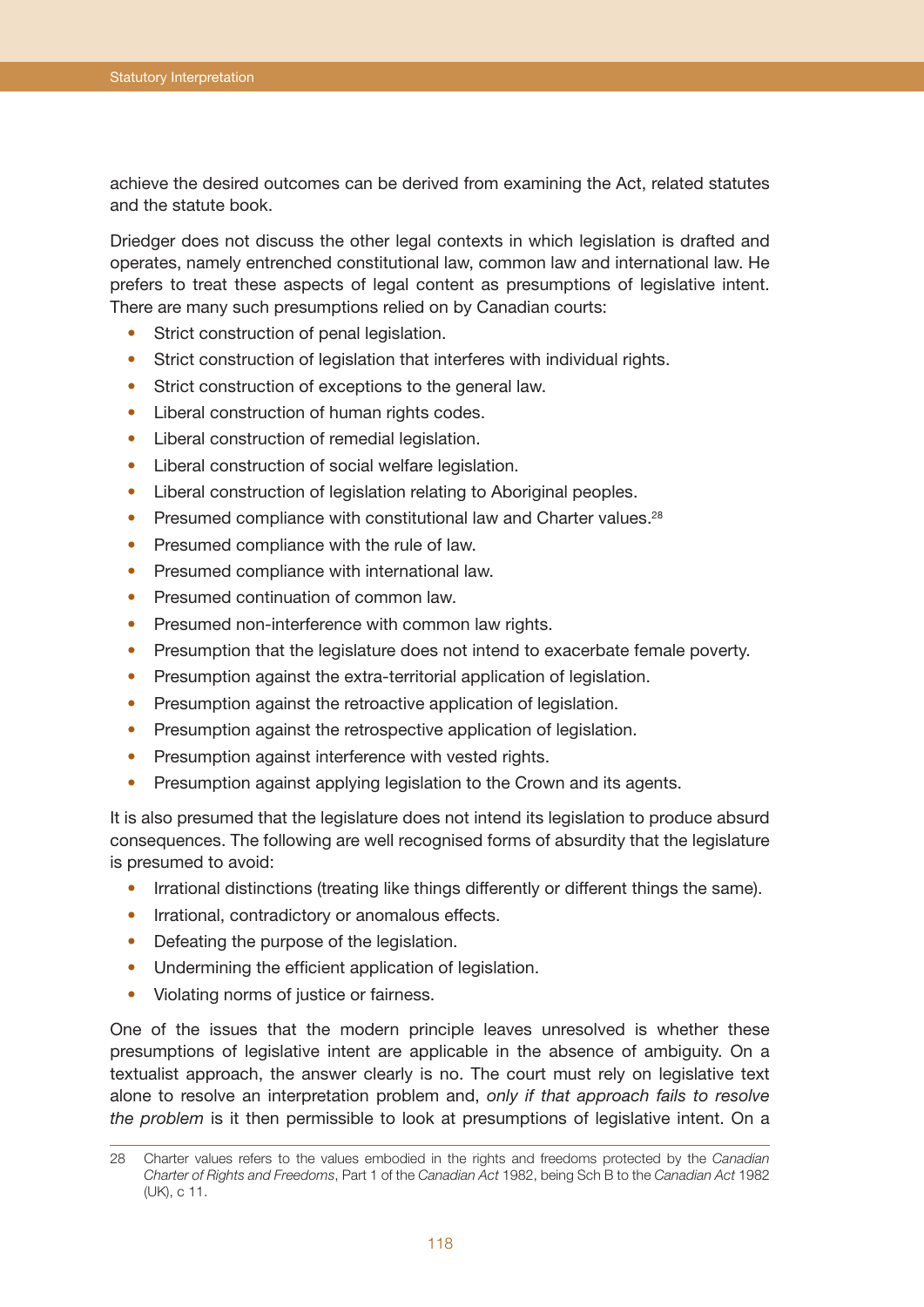pragmatic approach, the answer clearly is yes. On that approach, a court must look at *everything* that is relevant to resolve an interpretation problem, including external evidence of legislative intent and judge-made legal norms, even if the text seems clear. The approach adopted by Driedger hedges on this issue. He excludes judicial norms from the "entire context", where one would expect them to figure prominently, but includes them under the rubric of "intention of Parliament", where one would not expect to find them at all.

Unfortunately, Driedger's eccentric handling of judicial norms has opened the door to the re-emergence of textualism. The judgment of the Supreme Court of Canada in the *Bell Express Vu* case is a good illustration.<sup>29</sup> As has become customary, the court began by reciting and endorsing Driedger's modern principle. It then carried out both textual and purposive analyses taking into account the statute book as a whole and the consequences of competing interpretations. The court's analysis is exemplary — in so far as it goes. But even though the court embraces the modern principle, its concept of "entire context" is curiously limited:30

"[Driedger's modern] approach recognises the important role that context must inevitably play when a court construes the written words of a statute…

Other principles of interpretation — such as the strict construction of penal statutes and the 'Charter values' presumption — only receive application where there is ambiguity as to the meaning of a provision…

What, then, in law is an ambiguity? To answer, an ambiguity must be 'real' ... The words of the provision must be 'reasonably capable of more than one meaning' *(Westminster Bank Ltd v Zang* [1966] AC 182 (H.L.) at p 222, *per* Lord Reid). By necessity, however, one must consider the 'entire context' of a provision before one can determine if it is reasonably capable of multiple interpretations. In this regard, Major J's statement in *Canadian Oxy Chemicals Ltd v Canada (Attorney General)* [1999] 1 SCR 743 at [14], is apposite:

'It is only when genuine ambiguity arises between two or more plausible readings, *each equally in accordance with the intentions of the statute*, that the courts need to resort to external interpretive aids' (emphasis added), to which I would add, 'including other principles of interpretation'…".

It is clear from these passages that the court does not regard either the presumptions of legislative intent or traditional "extrinsic aids" as part of the "entire context" of a legislative provision. It offers no justification for these exclusions.

Later in *Bell Express Vu*, the court focuses on a presumption that is heavily relied on in Canadian interpretive practice; namely, presumed compliance with Charter values. The court says at [62]:

"Statutory enactments embody legislative will. They supplement, modify or supersede the common law. More pointedly, when a statute comes into play during judicial

<sup>29</sup> *Bell Express Vu Ltd Partnership v Rex* [2002] 2 SCR 559.

<sup>30</sup> *Bell Express Vu Ltd Partnership v Rex* [2002] 2 SCR 559 at [27]–[29].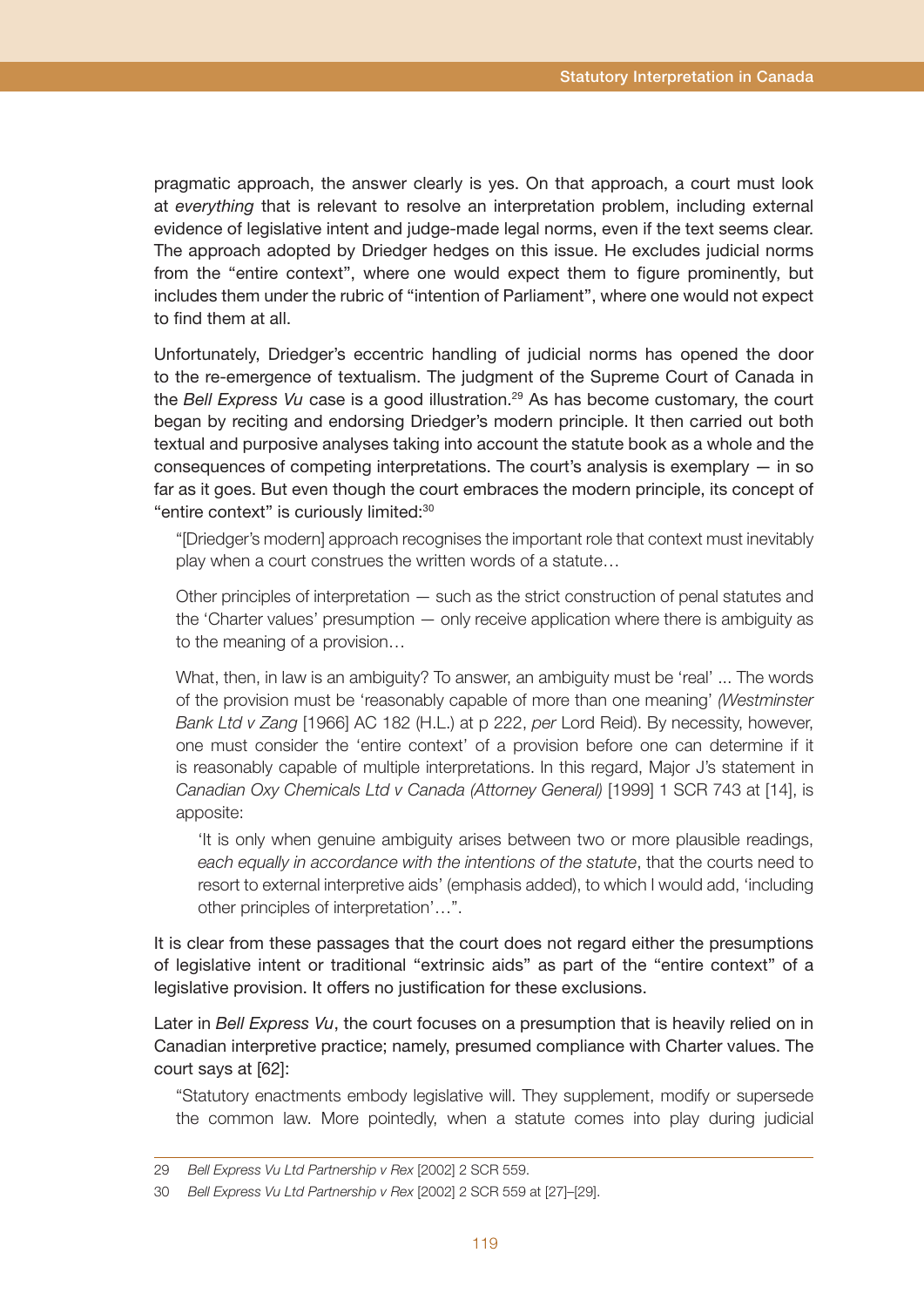proceedings, the courts (absent any challenge on constitutional grounds) are charged with interpreting and applying it in accordance with the sovereign intent of the legislator. In this regard, although it is sometimes suggested that 'it is appropriate for courts to prefer interpretations that tend to promote those [Charter] principles and values over interpretations that do not' … it must be stressed that, to the extent this court has recognised a 'Charter values' interpretive principle, such principle can *only* receive application in circumstances of genuine ambiguity, that is, where a statutory provision is subject to differing, but equally plausible, interpretations."

I certainly agree that it would be a mistake to rely on presumed compliance with the Charter to the exclusion of other considerations. Too often counsel rely on the presumptions of legislative intent in lieu of — instead of *in addition to* — the hard work of textual and purposive analysis. However, in my view, it is equally a mistake to exclude Charter values and other aspects of legal context from the "entire context" in which the meaning of a legislative text is determined. The legal norms embodied in the presumptions of legislative intent are certainly known to the lawyers who draft statutes, and they are explained to legislatures, particularly to members of the Legislative Committees that review proposed legislation during the enactment process. As for regulations, they are systematically reviewed for compliance with the presumptions of legislative intent under the *Statutory Instruments Act*. To this extent, they are justifiably treated under the heading "intention of the Parliament".

More importantly, these aspects of legal context are inevitably and unavoidably part of what a legally trained interpreter relies on in inferring legislative intent. Once a person has operated within the legal tradition for a while, he or she internalises the assumptions on which the tradition is based and necessarily brings these assumptions to their reading of a legal text. To suggest that these aspects of context play no role in determining whether a text is plain or ambiguous  $-$  to suggest that they should be referenced only if a provision is first found to be ambiguous — strikes me as both unrealistic and counterproductive.

A better approach is illustrated by the majority judgment of the Supreme Court of Canada in *Baker v Canada (Minister of Citizenship and Immigration)*. 31 This case is important for a number of reasons. It clarifies the duty of procedural fairness owed by administrative decision-makers, including a duty in some circumstances to provide written reasons for decision; it clarifies the standard of review applicable to discretionary decisions; it confirms that in Canada the doctrine of legitimate expectations is confined to procedural rights; and it addresses the role of international law in the exercise of discretion. Writing for the majority, L'Heureux-Dubé J points out:

"… there is no easy distinction to be made between interpretation and the exercise of discretion; interpreting legal rules involves considerable discretion to clarify, fill in legislative gaps, and make choices among various options. As stated by Brown and Evans … :

'The degree of discretion in a grant of power can range from one where the decisionmaker is constrained only by the purposes and objects of the legislation, to one where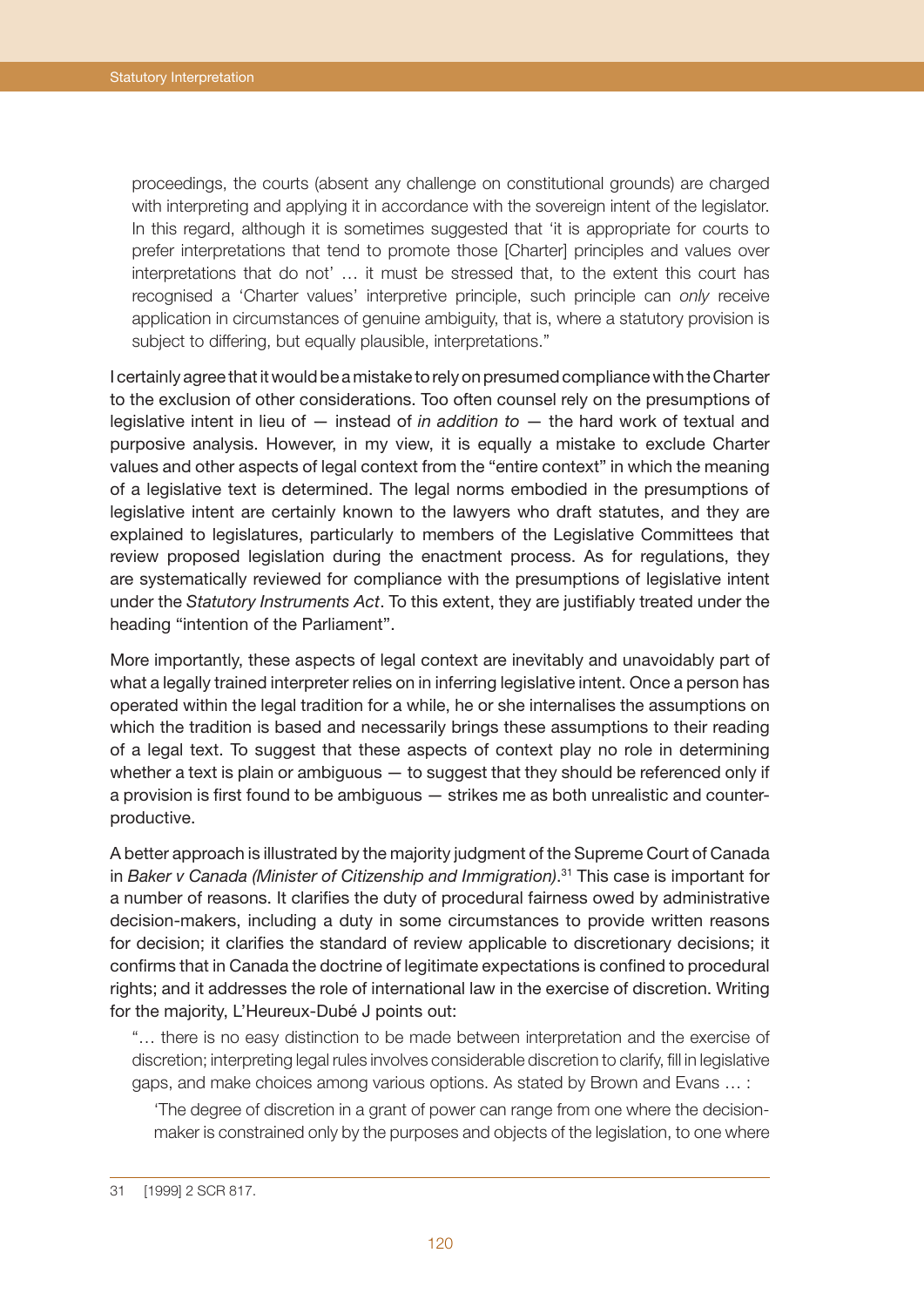it is so specific that there is almost no discretion involved. In between, of course, there may be any number of limitations placed on the decision-maker's freedom of choice, sometimes referred to as "structured" discretion.<sup>'32</sup>

… discretion must be exercised in accordance with the boundaries imposed in the statute, the principles of the rule of law, the principles of administrative law, the fundamental values of Canadian society and the principles of the Charter."33

The points made here are important. Firstly, there is no sharp distinction to be made between plain and ambiguous text, nor between the interpretation of provisions and the exercise of powers granted by a provision. Rather, interpreters have more or less discretion, the limits of which are fixed by the language of the text, which is more or less clear, more or less precise and more or less complete. Secondly, legal text must be read in the context of the evolving legal tradition of which it forms part. This tradition includes the rule of law, administrative law values, Charter principles and (of increasing importance) international law.

One of the issues in *Baker* was the relevance of the Convention on the Rights of the Child, an international agreement ratified by Canada but not yet implemented. L'Heureux-Dubé wrote:

"Another indicator of the importance of considering the interests of children when making a compassionate and humanitarian decision is the ratification by Canada of the Convention on the Rights of the Child, and the recognition of the importance of children's rights and the best interest of children in other international instruments ratified by Canada. International treaties and conventions are not part of Canadian law unless they have been implemented by statute … I agree … that the Convention has not been implemented by Parliament. Its provisions therefore have no direct application within Canadian law.

Nevertheless, the values reflected in international human rights law may help inform the contextual approach to statutory interpretation and judicial review. As stated in R Sullivan, *Driedger on the Construction of Statutes* (3rd ed 1994), p 330:

'[T]he legislature is presumed to respect the values and principles enshrined in international law, both customary and conventional. These constitute a part of the legal context in which legislation is enacted and read. *In so far as possible, therefore, interpretations that reflect these values and principles are preferred.*'"34

While L'Heureux-Dubé J does not suggest that discretion *must* be exercised in accordance with international law, she rightly points out that because international law forms part of the operating context in which legislation is interpreted, it is appropriate for interpreters and decision makers to take it into account. International law is a legitimate, relevant and important source of legal norms, along with the entrenched Constitution and the common law. Such norms are relevant in helping to resolve every interpretation problem.

<sup>32</sup> *Baker v Canada (Minister of Citizenship and Immigration)* [1999] 2 SCR 817 at [54].

<sup>33</sup> *Baker v Canada (Minister of Citizenship and Immigration)* [1999] 2 SCR 817 at [56].

<sup>34</sup> *Baker v Canada (Minister of Citizenship and Immigration)* [1999] 2 SCR 817 at [69]–[70] (emphasis added).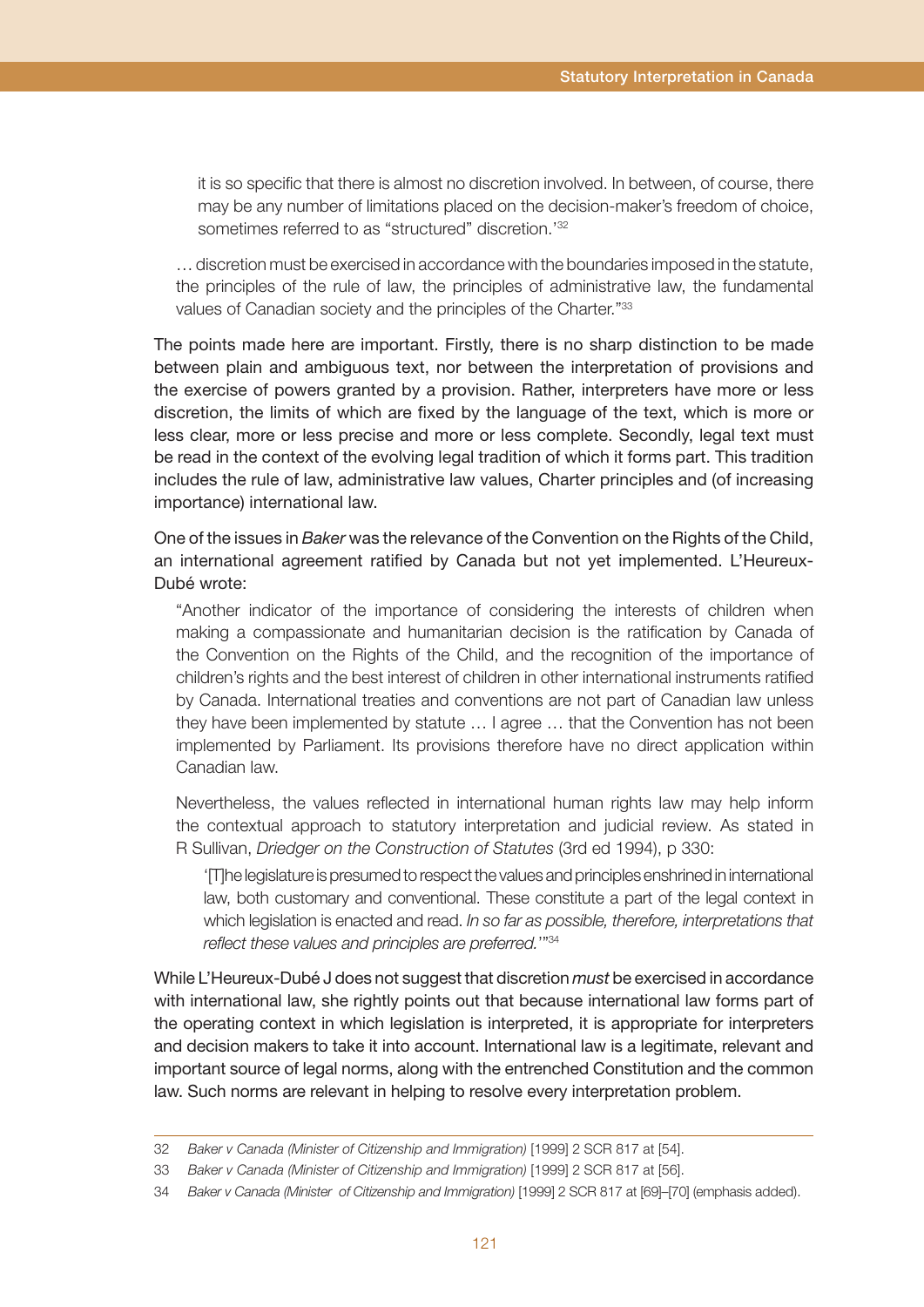It is worth noticing why a court might resist including these aspects of legal context. It is because they do not emanate from the legislature, but rather from the Constitution as interpreted by the courts, from judge-made norms, and from international law. Since Parliament does not control these sources of law, the issue of legitimacy inevitably arises. In a democracy, the legislature is elected and its output expresses the will of the people, or at least a significant number of them. Judge-made law is created by an unelected elite, and international law is established through the actions of the executive branch (as well as foreign states). If a court thinks its only role is to give effect to the intention of the legislature, it is easy to see why these other considerations might be disregarded.

In my view, the intentionalist approach embodies an unduly limited conception of the role of the courts in statutory interpretation, one that ignores their duty to mediate between an abstract text (enacted in ignorance of how the future might unfold) and the facts of a particular case. Sometimes the legislature anticipates a particular fact situation and discusses it during the passage of the bill. In such cases, if interpretation rules allow, a court can review the discussion and apply the solution that the legislature intended. More often, however, the facts before the court have not been specifically contemplated by the legislature. In such cases, in my view, the court must effectively "complete" the legislative process by devising a solution that is appropriate: one that takes into account the text, evidence of legislative intent and the legal norms embodied in constitutional law, international law and common law.

#### **External context**

External context is generally taken to refer to the circumstances existing when the legislation to be interpreted was first conceived. Most often, it is examined within the framework of *Heydon's Case*: 35 What was the mischief — the unacceptable state of affairs — that the legislature needed to correct? Since the coming into force of the Charter, Canadian courts have also begun to look at the context in which the legislation operates from time to time. They are interested in how the denial of fundamental rights and freedoms might affect the daily life of citizens. They are also interested in the socalled operational context: Who administers the legislation, the context in which it is administered, the remedies available, and the like.

In my view, the courts do well to examine contemporary as well as historical context. When legislation is enacted with an eye to regulating an activity for the indefinite future, an interpreter can fairly presume that the legislature intended its rules to be adapted to evolving circumstances, circumstances the legislature could not have predicted with any degree of certainly, in an appropriate way.

More subtly, as indicated above, the external context includes the content of each interpreter's brain. This is a vast context, whose importance cannot be over-estimated. To the extent members of a community share this context, interpretation will be the same

<sup>35</sup> (1584) 3 Co Rep 7a; 76 ER 637.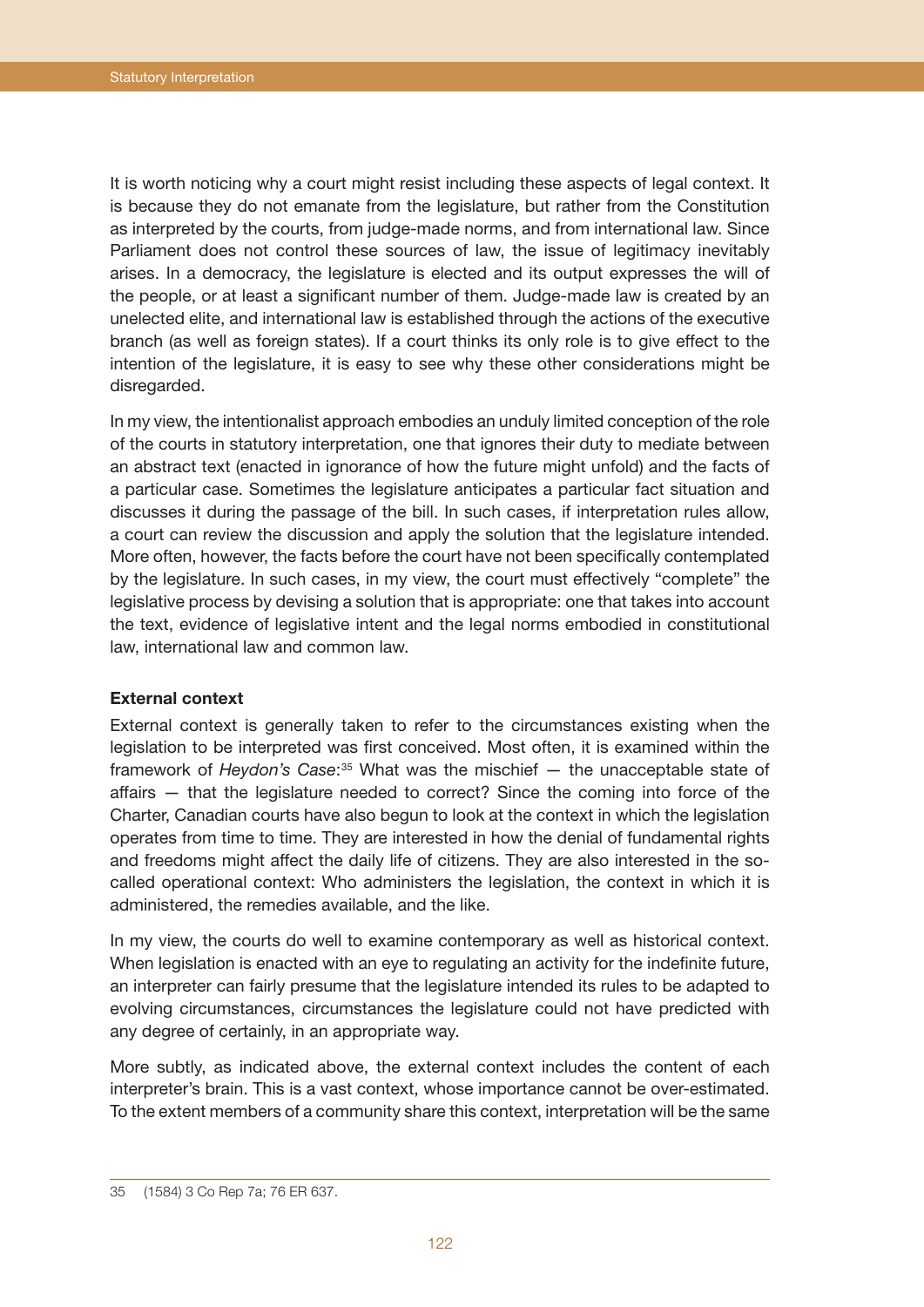for them. But in so far as members of a community bring different assumptions, "scripts", and values to the text, shared interpretation cannot be assumed and, consequently, "plain meaning" cannot be assumed. An interpreter may feel confident that he or she clearly understands the words of the text, and there is no ambiguity to be resolved; but the basis on which the interpreter prefers her understanding over competing understandings needs to be addressed. It is not self-evident that the linguistic intuitions of judges should trump the intuitions of other language users.

#### Harmonisation

In an ideal world, there would never be tension between the textual meaning of legislation, its purpose and scheme, and the context in which the legislation is applied. In fact, these indicators of legislative intent are often fairly clear and work together to point to a particular outcome. Such cases are easy and rarely find their way to tribunals or courts. It is the hard cases that give rise to litigation. They are cases in which the indicators of legislative intent are uncertain or, worse still, point in contradictory directions. For example, the meaning of the text may appear to be plain and support one outcome, but the apparent purpose of the text or its legislative history supports another. While most cases that come before tribunals and courts are hard, Driedger's modern principle does not acknowledge this problem and offers no guidance on how to resolve it. My own view of how this problem should be resolved, set out below, is a version of "pragmatism". My commitment to pragmatism is partly ideological, but there is no doubt that in practice, despite their ideological commitments, Canadian appellate courts follow a pragmatic approach.36

In hard cases, when the factors identified by Driedger as relevant to statutory interpretation do not all point to a single answer, the tribunal or court is forced to weigh and choose. It must devise an outcome that, in its opinion, is appropriate in the circumstances. An appropriate outcome is one that can be justified in terms of:

- (a) Its linguistic plausibility: that is, its compliance with the legislative text.
- (b) Its efficacy: that is, its promotion of legislative intent.
- (c) Its acceptability: that is, its accordance with accepted legal norms.

If the legislative text seems clear  $-$  if its meaning appears to be "plain"  $-$  a court appropriately assigns significant weight to this apparent meaning. The clearer it is, the greater the weight it receives. The weight accorded to the text is also affected by factors such as the following:

how the text is drafted and, in particular, how detailed it is  $-$  how concrete and precise the language is;

<sup>36</sup> I have argued elsewhere, and continue to believe, that the *practice* of Canadian courts is exemplary but the *rhetoric* employed by the courts — their explanation of how they resolve interpretation disputes — is not. For a detailed examination of this discrepancy, see R Sullivan, "Statutory Interpretation in the Supreme Court of Canada" (1998–1999) 30 *Ottawa Law Review* 175.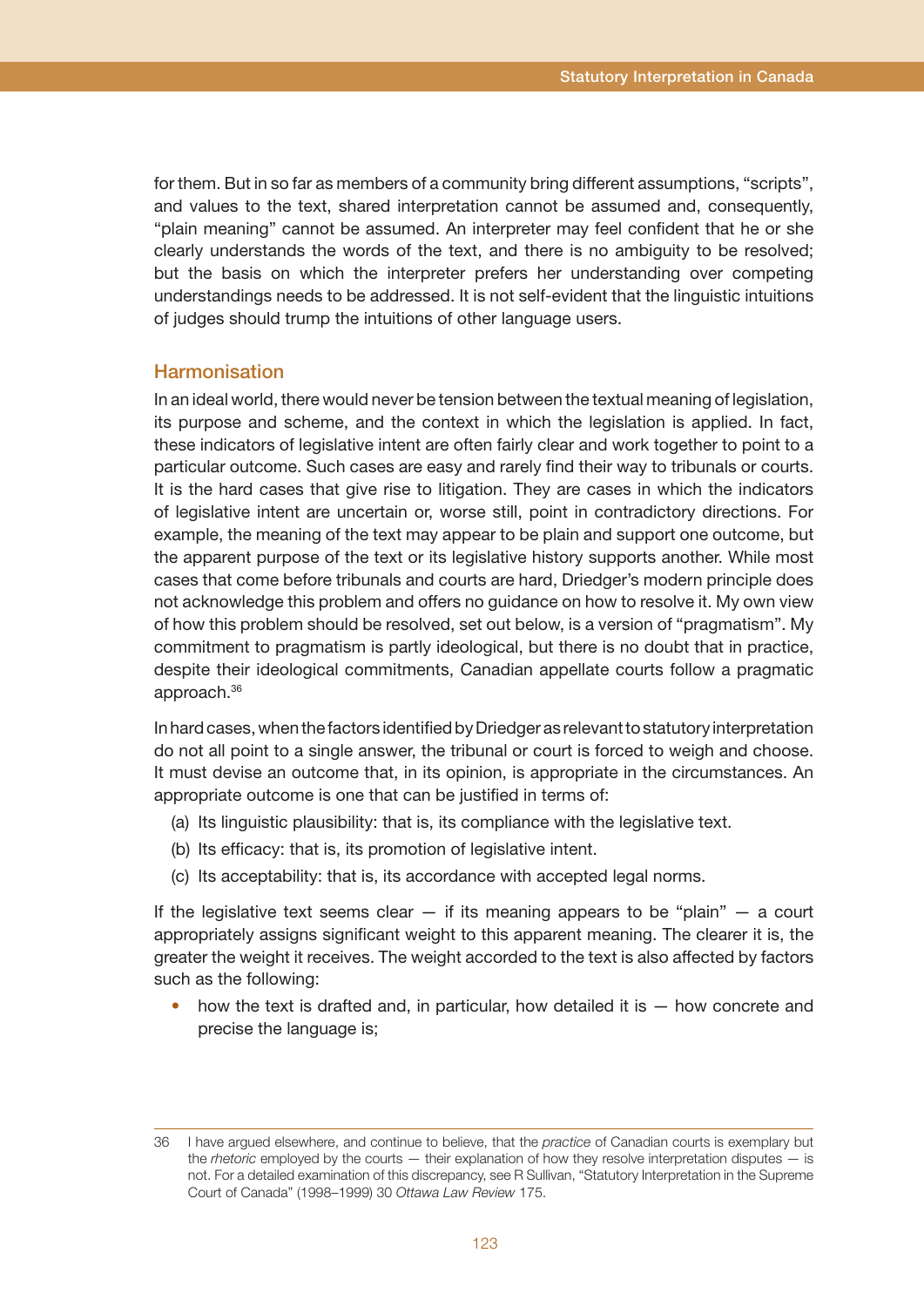- the audience to which it is addressed whether the public in general, a narrow and specialised section of the public or those charged with the administration of the legislation;
- the subject matter of the legislation; and
- the importance of certainty and predictability in the context.

If the text is precise and addressed to a specialised audience that would understand it in a certain way and reasonably rely on that understanding, then the apparent meaning of the text appropriately receives significant weight. If the consequences of rejecting that meaning would create serious and harmful uncertainty, it appropriately receives greater weight. For example, in penal and fiscal matters, for rule of law reasons, the courts place greater weight on the text.

Similarly, if the legislature's intention seems clear and relevant to the problem at hand, a court appropriately assigns it significant weight. How much weight depends on:

- where the evidence of legislative intent comes from and how cogent and compelling it is; and
- how directly the intention relates to the circumstances of the dispute to be resolved.

If the intention is set out in a reliable source, its formulation is fairly precise, there are no competing intentions and the implications for the facts of the case seem clear, then this factor receives greater weight.

Finally, courts are concerned by violations of rationality, coherence, fairness and other legal norms. The weight attaching to this factor depends on considerations such as:

- the cultural importance of the norm engaged;
- its degree of recognition and protection in law;
- the seriousness of the violation;
- the circumstances and possible reasons for the violation; and
- the weight of competing norms.

If a possible outcome appears to violate a norm that is well-established and widely shared, if the violation is serious and there are no competing norms, this factor receives significant weight. Conversely, if there are equally important norms that point in a different direction, this factor receives less weight.

### **Conclusion**

There is no doubt that Elmer Driedger had a major and entirely positive impact on the drafting of legislation in Canada. Since his death, Australia has taken the lead in the reform of legislative drafting and Canadian drafters have followed Australian innovations in this area with great interest. Driedger's impact on statutory interpretation in Canada is, however, more difficult to assess. Through no fault of his own, his contribution has been largely reduced to his "modern principle," the obscurity of which has lent itself